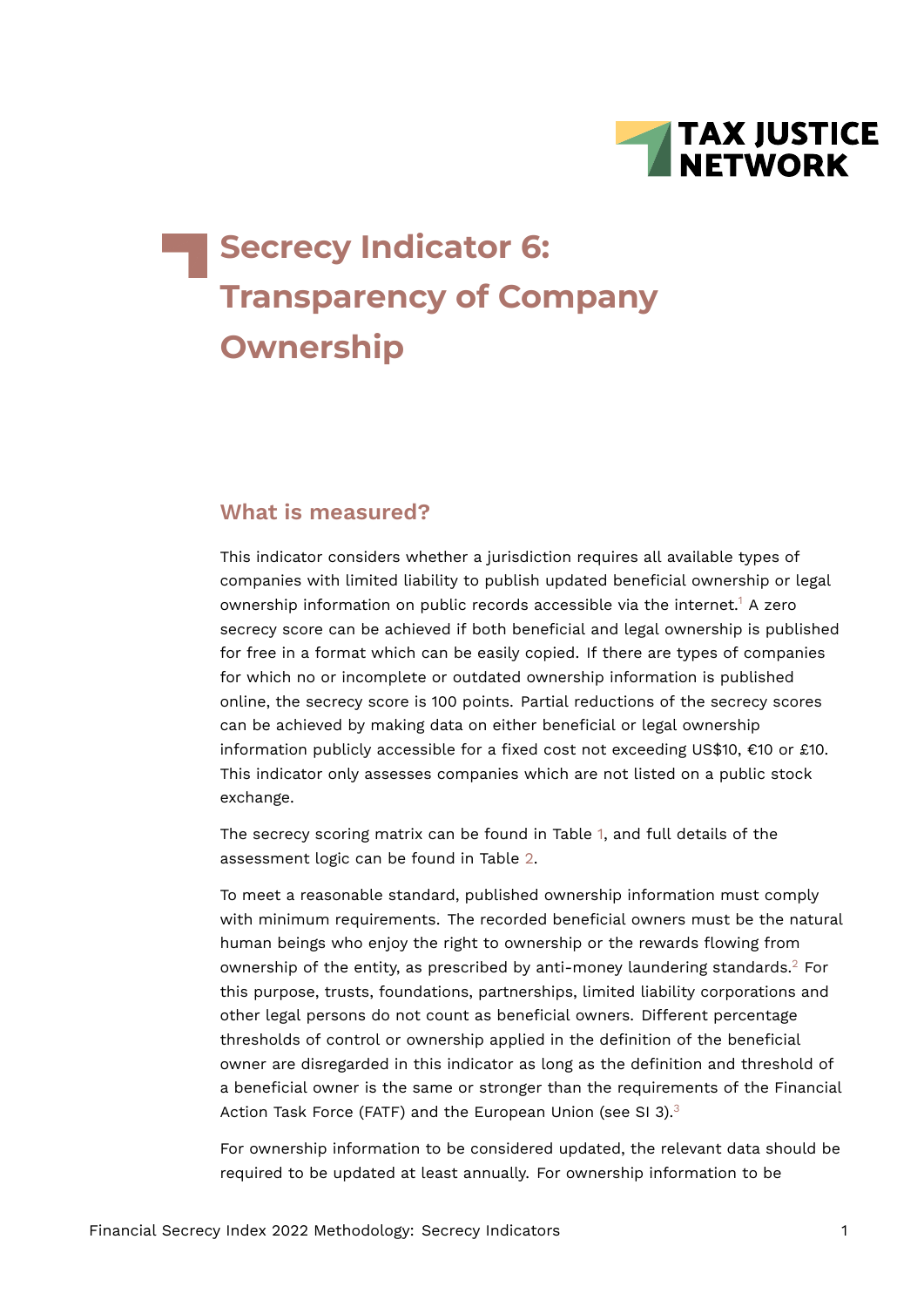#### <span id="page-1-0"></span>**Table 1. Secrecy Scoring Matrix: Secrecy Indicator 6**

| <b>Regulation</b><br>[Secrecy Score: 100 points= full secrecy; 0 points = full<br>transparency]                                                                   | <b>Online for</b><br>free in a<br>format which<br>can be easily<br>copied | Online for<br>free, but not<br>in a format<br>which can be<br>easily copied | Online at<br>small cost<br>[i.e. up to<br>US\$10, €10 or<br>£10] |
|-------------------------------------------------------------------------------------------------------------------------------------------------------------------|---------------------------------------------------------------------------|-----------------------------------------------------------------------------|------------------------------------------------------------------|
| Incomplete ownership or high cost<br>Complete and updated ownership information is not<br>always published for a cost of up to US\$10, €10 or £10,<br>or unknown. |                                                                           | 100                                                                         |                                                                  |
| Legal Ownership<br>All companies publish updated and complete legal<br>owners, but fail on beneficial owners.                                                     | 80                                                                        | 85                                                                          | 90                                                               |
| <b>Beneficial Ownership</b><br>All companies publish updated and complete beneficial<br>ownership, but fail on legal owners.                                      | 50                                                                        | 55                                                                          | 60                                                               |
| <b>Beneficial and Legal Ownership</b><br>All companies publish both updated and complete<br>beneficial and legal ownership.                                       | 0                                                                         | 5                                                                           | 10                                                               |

considered complete, it needs to comprise specific minimal elements. It should include in the case of beneficial owners:

- 1. the full names of all beneficial owners of the entity, where a beneficial owner is identified in line with or stricter than the requirements of the Financial Action Task Force (FATF) and the European Union; and for each beneficial owner:
- 2. full address, or passport ID-number, or year and month of birth, or a Taxpayer Identification Number (TIN).

In case of legal owners, the minimum details required to be published online include:

- 1. The full names of nominees and/or trustees and/or legal entities acting as legal owners or partners, and for each:
- 2. The full address or company registration number (for legal persons), or passport ID-number, or year and month of birth, or a Taxpayer Identification Number (TIN).

If this data is available online but there is a cost to access it, the secrecy score will be reduced but not to zero. To obtain a zero secrecy score the data must be accessible online for free in a format which can be easily copied.

Even if the cost per record is low, it can be prohibitively expensive to effectively analyse the data depending on the format in which it is made available. For example, access costs create substantial hurdles for conducting real time network analyses, for constructing cross-references between companies and jurisdictions, and for new creative data usages. Furthermore, complex payment or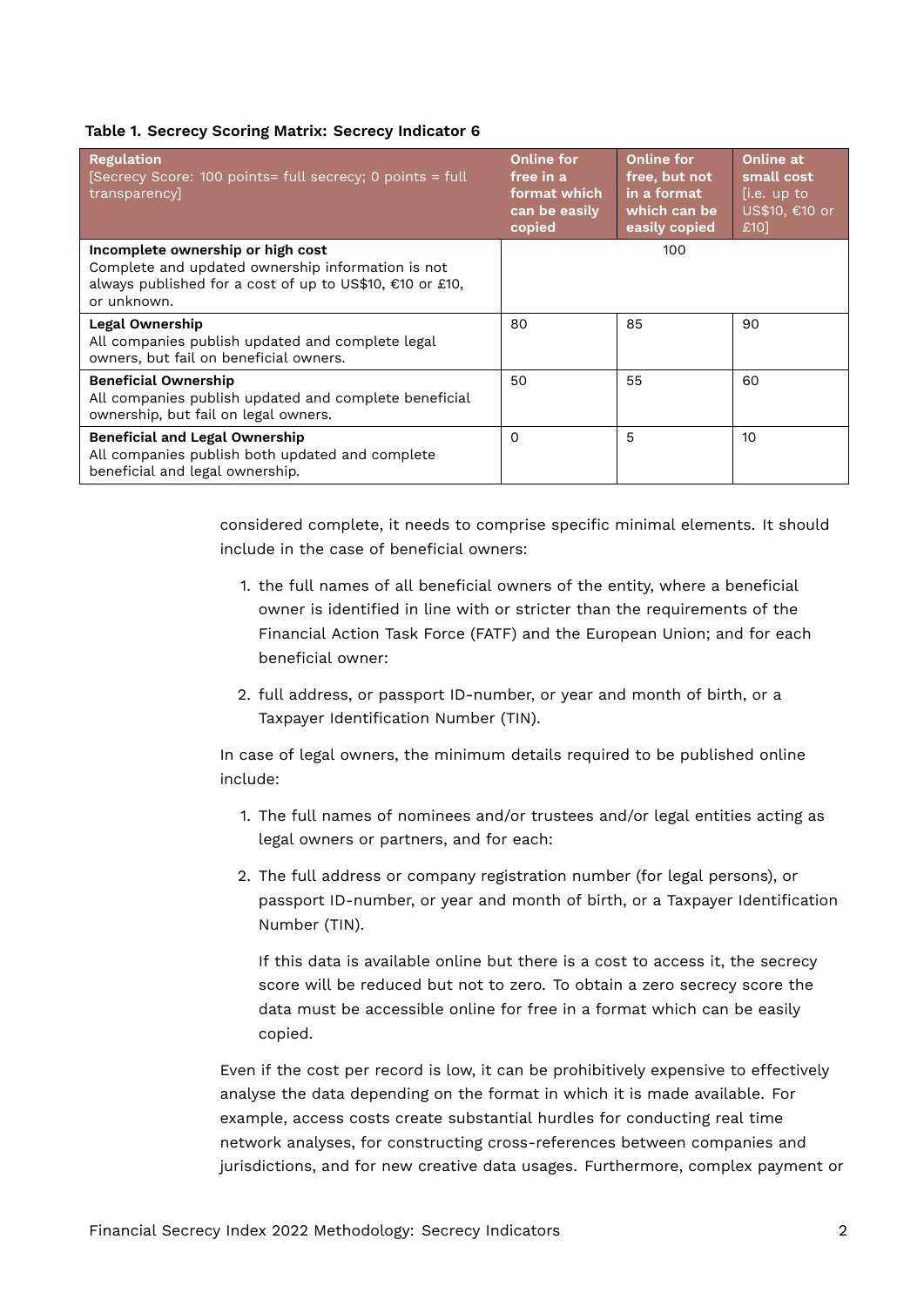user-registration arrangements for accessing the data (eg registration of bank account, submission of a copy of the passport, requirement of a local identification number or sending of hard copy documents) should not be required.[4](#page-12-3)

<span id="page-2-0"></span>From this indicator's perspective, a zero secrecy score was granted for a search mechanism in which legal and beneficial ownership information could be freely accessed, in a format that could be easily copied. This means that search mechanisms for which the information was not available in a format which is easily copied (for instance, a non searchable PDF), received a worse score.

<span id="page-2-1"></span>This indicator mainly builds on analysis undertaken in Secrecy Indicator 3 as regards company ownership registration.<sup>[5](#page-12-4)</sup> If that analysis indicated that complete and updated beneficial or legal ownership information is recorded by a government agency and may be made available online, we have searched for this information on the corresponding websites of the company registrars. Therefore, the sources for this indicator are identical to SI 3 with the only additional sources being the results of the random searches on the respective jurisdiction's online company registry.

The only difference applies to the requirements around the registration of birthdates. Whereas in SI 3, we require the birthdate to be registered, SI 6 only requires the year and month of birth to be disclosed.

<span id="page-2-2"></span>Following the weakest link principle $6$  which we follow for the purposes of Financial Secrecy Index research, a precondition for reducing the secrecy score in this component is that all available types of companies are required to publish the relevant information online and that the information is required to be updated at least annually (including strict registration/immobilisation of bearer shares). If any exceptions are allowed for certain types of companies, we assume that anyone intending to conceal information from public view will simply opt for company types where information can be omitted.

<span id="page-2-3"></span>In 2018 the 4th EU anti-money laundering Directive was amended (known as AMLD 5) requiring all EU Member states to allow public access to beneficial ownership information for companies and other legal persons.<sup>[7](#page-12-6)</sup> The last transposition date of AMLD 5 was set to 10 January 2020. However, public access does not necessarily have to be online. Article 30 of AMLD 5 states the following: "5. Member States shall ensure that the information on the beneficial ownership is accessible in all cases to:  $[...]$  (c) any member of the general public  $[...]$  5a. Member States may choose to make the information held in their national registers referred to in paragraph 3 available on the condition of online registration and the payment of a fee, which shall not exceed the administrative costs of making the information available, including costs of maintenance and developments of the register."[8](#page-12-7)

<span id="page-2-4"></span>Therefore, transposition of AMLD 5 does not necessarily ensure that beneficial ownership information of companies will be publicly accessible online. In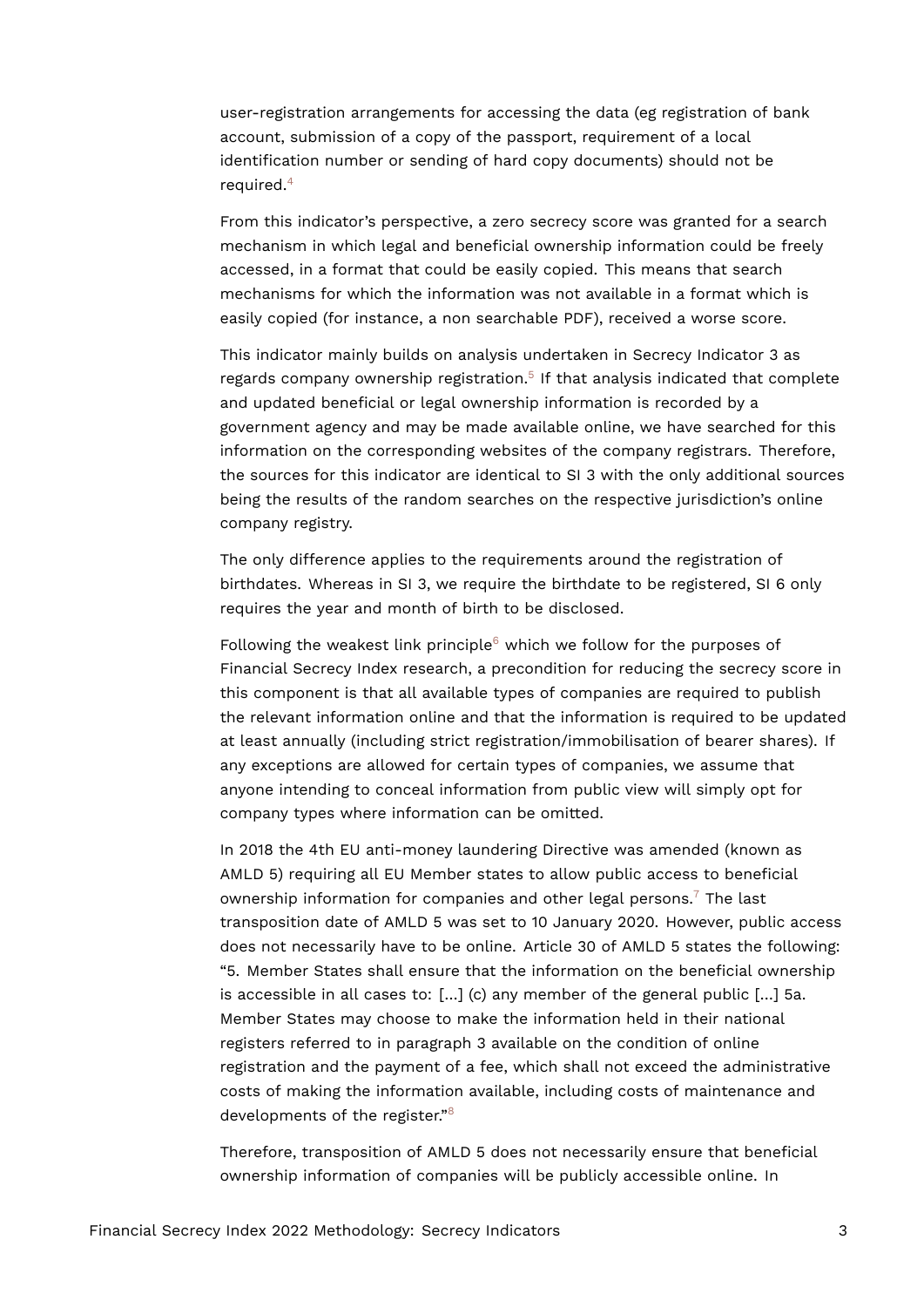addition, access conditions may lead us to consider information to not be available online even for those cases in which it was supposed to be.

#### **Why is this important?**

<span id="page-3-1"></span><span id="page-3-0"></span>The reasoning in favour of public registries of beneficial ownership has been laid out in great detail and through many case studies.<sup>[9](#page-13-0)</sup> The Panama Papers<sup>[10](#page-13-1)</sup> illustrate the abundancy of cases where the absence of beneficial ownership information has allowed the abuse of legal entities. In essence, these revelations added value by proving the identities of beneficial owners of otherwise anonymous shell companies. The secrecy provided by law firm Mossack Fonseca through shell companies, the largest number of which were registered in the British Virgin Islands, enabled criminals to launder illicit proceeds of corruption, tax evasion, drug trafficking and human trafficking as well as to finance terrorism. In a nutshell, the absence of readily available beneficial ownership information obstructs law enforcement and creates a criminogenic environment. Incentives to break laws are greatly increased when individuals can hide behind anonymity in combination with limited liability.

The value of public beneficial ownership registers was illustrated by the OpenLux investigation, led by Le Monde and journalists from another 17 media outlets which analysed information available in Luxembourg's Beneficial Ownership Register. Differently from previous leaks, which consisted of private information leaked by whistleblowers, the OpenLux investigation scraped and analysed information held in Luxembourg's public beneficial ownership register $11$ . The investigation shed light on how the country has been employed as an entry point to Europe for non-European Business.

<span id="page-3-3"></span><span id="page-3-2"></span>The benefits of publicity, however, did not stop at the information that was actually registered. In fact, one of the main merits of the investigation was highlighting the limitations of the current system. As OCCRP showed, the "administrators were listed as UBOs for almost a third of all Luxembourg companies in the register", a number which went to 80% when focusing on the investment fund industry.<sup>[12](#page-13-3)</sup> This result clearly indicates that the current framework is not sufficient to guarantee that ownership information is adequately registered. Thus, as we have argued previously, publicity and openness is fundamental to keeping the Registrars accountable, and to evaluate whether institutional frameworks are being effective in acheiving their intended purpose.

If ownership information is only held secretly on a government database to which there is no public access, there is little likelihood of appropriate checks being undertaken to ensure that the registry actually collects and regularly updates accurate beneficial ownership information. The reliability, accuracy and timeliness of data availability cannot be checked independently.

In a global setting of fierce regulatory and tax competition for capital, the likely outcome of this scenario would be registries that are not diligently maintained,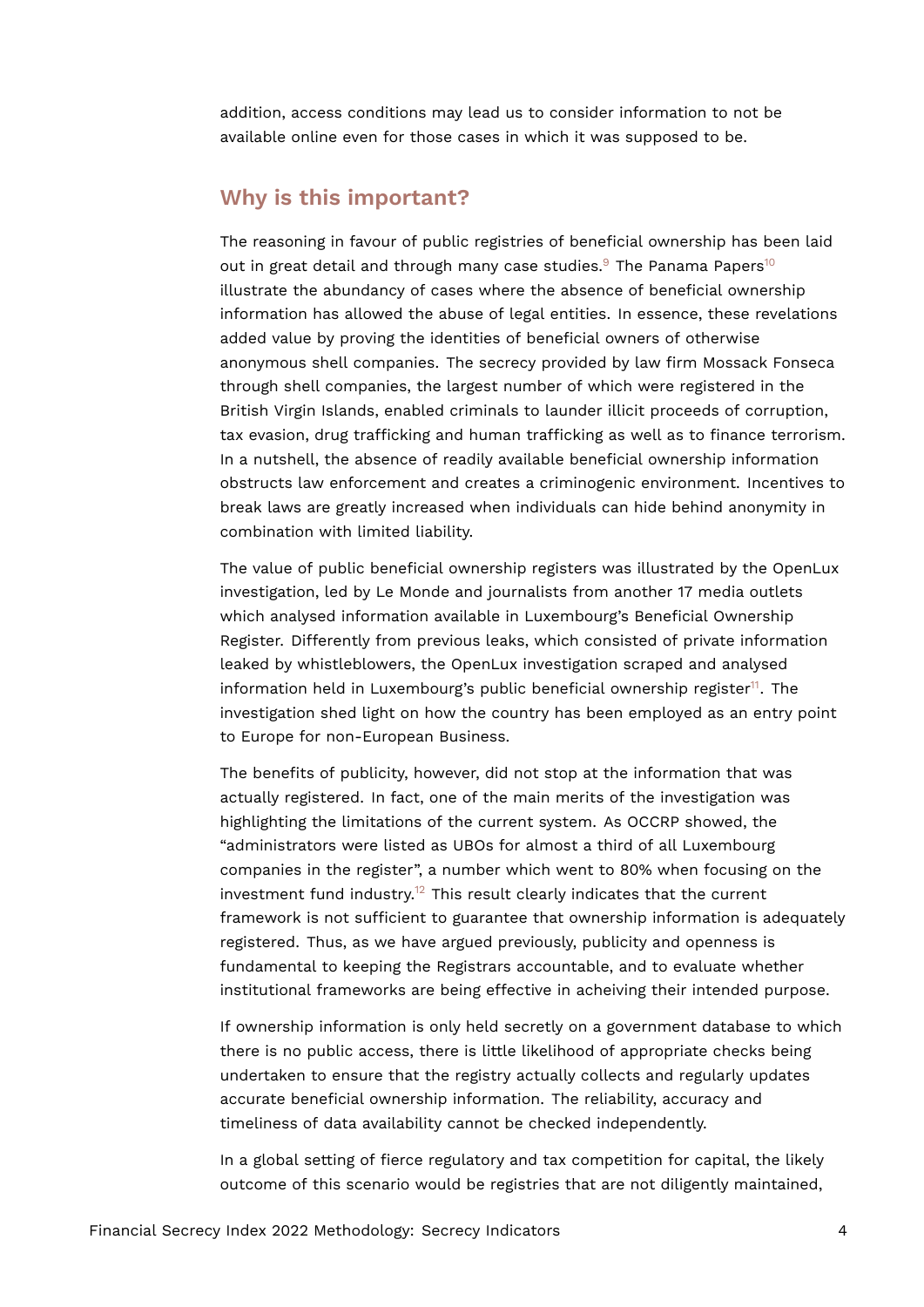and whose data is outdated or non existent. Without public scrutiny, misleading or fraudulent data entries about the alleged owners of companies become almost impossible to detect until a criminal investigation attempts to reveal the corporate veil of such an entity – at which point it is too late, the fruits of the crime have been realised and crime prevention has failed. It is third party use that is likely to create the pressure to ensure compliance.

The Panama Papers revealed how misleading, if not fraudulent, ownership recordings were provided on a commercial basis to clients seeking secrecy. Parts of this practice might have even been legal under the EU's 4th Anti-Money Laundering Directive and in conformity with FATF's recommendations. These rules allow the registration of a company's senior manager instead of a beneficial owner under certain conditions. The Panama Papers revealed how the law firm Mossack Fonseca has provided so-called premium sham directors. By using these, the real beneficial owners could remain hidden and a premium sham director was recorded by the law firm instead: "For a five-digit sum, the law firm offered to have a person pose as the true company owner".[13](#page-13-4) The same kind of misleading or fraudulent ownership recording is possible whenever beneficial ownership information is not made public but kept on confidential government registries.

<span id="page-4-0"></span>Publishing beneficial ownership information online will maximise the deterrent effect of data transparency. In cases where a company has been used for criminal purposes and the real identity of the beneficial ownership was falsely recorded in an online directory, board members or other parties responsible for supervision of the legal entity should face scrutiny, and/or prosecution. This will greatly increase the willingness of all parties to record accurate information.

The information asymmetries resulting from non-public beneficial ownership information also distort markets, for example in public procurement. Public officials and members of the inner circle of powerful politicians can easily hide behind shell companies. When these companies then participate in public tenders and win public contracts, they will benefit, behind the scenes, the very same politicians, ministers or presidents who are responsible for overseeing the public tendering process. As a consequence, public trust in fair market competition and in government is eroding.

In Slovakia, where a new law for disclosure of beneficial owners in public procurement processes came into force on 1 January 2017, the effects are remarkable. As an opposition party source noted:

<span id="page-4-1"></span>Some notorious Slovak tycoons that were previously hidden behind foreign structures (and the public could only guess who owned them) actually admitted in the public register that they are beneficial owners of these companies. One case of particular interest is company Vahostav that builds most of Slovakia's highways and public buildings.<sup>[14](#page-13-5)</sup>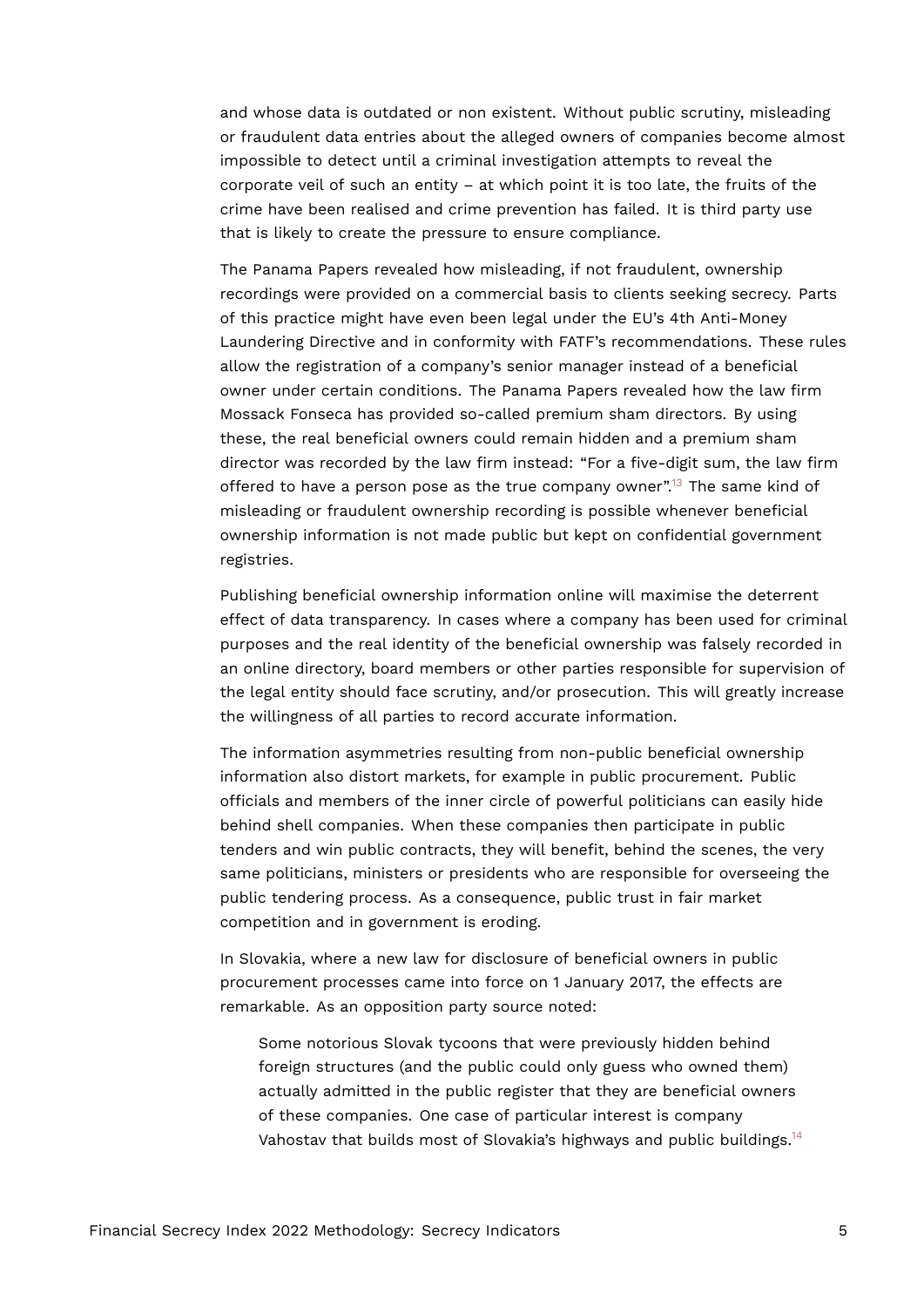While Panama Papers were extraordinary in scale, detail and impact, these revelations were not the first instance that revealed the problems caused by hidden ownership. The World Bank reported in 2011 how the proceeds of bribery and corruption can be hidden and transferred by anonymous shell companies:

<span id="page-5-0"></span>Our analysis of 150 grand corruption cases shows that the main type of corporate vehicle used to conceal beneficial ownership is the company [...] Companies were used to hide the proceeds of corruption in 128 of the [15](#page-13-6)0 cases of grand corruption reviewed.<sup>15</sup>

In a joint publication of 2011 by the United Nations and the World Bank relating to stolen assets (by embezzlement, bribery, etc.), both argued that company registries should be searchable online:

<span id="page-5-1"></span>Jurisdictions should develop and maintain publicly available registries, such as company registries, land registries, and registries of nonprofit organizations. If possible, such registries should be centralized and maintained in electronic and real-time format, so that they are searchable and updated at all times<sup>[16](#page-13-7)</sup>

Where online disclosure of beneficial ownership information does not exist, the availability of at least detailed legal ownership information would enable a foreign authority to follow up some initial suspicions on wrong doing and enable that authority to successfully file a request for information exchange with its foreign counterpart. The legal owner can be addressed by an information request and will sometimes be required to hold beneficial ownership information which it then must provide to an enquiring authority. At the same time, delays are created through an absence of beneficial ownership information, and failure to prevent tipping off may frustrate law enforcement efforts.

<span id="page-5-2"></span>However, another reason for placing the ownership information on publicly accessible online record is that tax administrations and public prosecutors do not always have the political support and freedom to investigate cases of large scale tax evasion and big ticket money laundering. This is well illustrated through the Swiss Leaks<sup>[17](#page-13-8)</sup> investigation into secret bank accounts held at HSBC private bank. While many of the accounts were related to tax evasion and money laundering, it was revealed<sup>[18](#page-13-9)</sup> how some authorities had failed to request access to the data, and some others did not use the information they received to investigate. Some authorities only started to take action after the data had been leaked to the media.

<span id="page-5-3"></span>This does not mean that we demand that everybody must put his or her identity online for everybody else to view. Far from it: if someone prefers to keep her financial dealings and identity confidential, she can dispense with opting for limited liability status in the company type chosen and deal in her own name instead. In such a case, personal identity information would not be required to be revealed online and thus the link between an individual and a business ownership would remain confidential.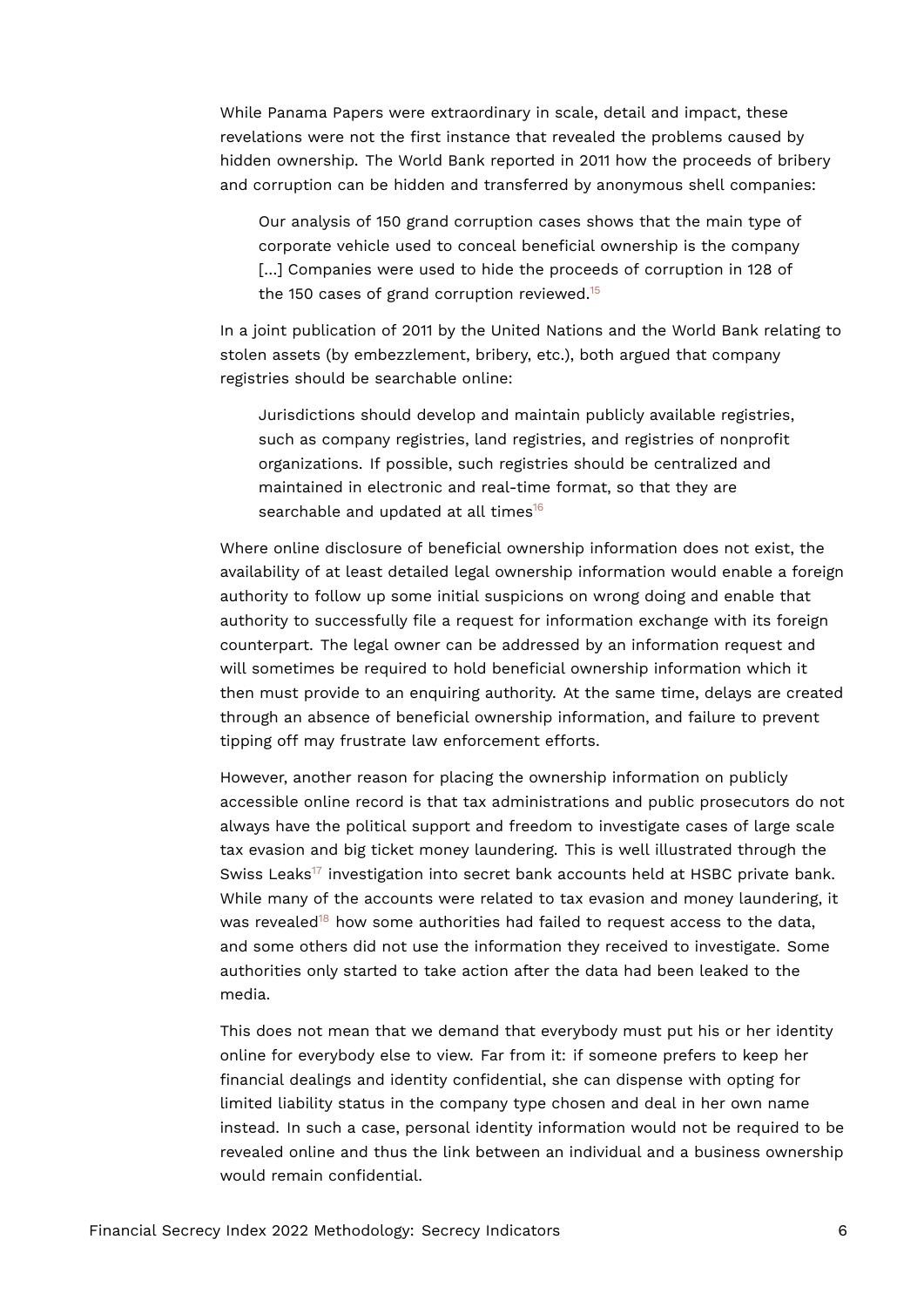Limited liability is a privilege conferred by society at large. In exchange, the minimum safeguard it legitimately requires for the functioning of markets and the rule of law is that the identity of owners must be publicly available. This holds true especially for private companies that do not trade their shares on a stock exchange.

<span id="page-6-0"></span>In a decision of March 2017, $19$  the European Court of Justice appears to support these principles in the face of counter arguments<sup>[20](#page-13-11)</sup> based on data protection and privacy. The court denies that there is a right to be forgotten for personal data recorded in a business registry. In the press release on the verdict, the court states:

<span id="page-6-1"></span>By today's judgment, the Court notes first of all that the public nature of company registers is intended to ensure legal certainty in dealings between companies and third parties and to protect, in particular, the interests of third parties in relation to joint stock companies and limited liability companies, since the only safeguards they offer to third parties are their assets. The Court further notes that matters requiring the availability of personal data in the companies register may arise for many years after a company has ceased to exist. Having regard to (1) the range of legal rights and relations which may involve a company with actors in several Member States (even after its dissolution), and (2) the diversity of limitation periods provided for by the various national laws, it seems impossible to identify a single period after which the entry of the data in the register and their disclosure would no longer be necessary.

(…) The Court considers that this interference with the fundamental rights of the persons concerned (in particular the right to respect for private life and the right to protection of personal data guaranteed by the Charter of Fundamental Rights of the Union) is not disproportionate in so far as (1) only a limited number of personal data items are entered in the company register and (2) it is justified that natural persons who choose to participate in trade through such a joint stock company or limited liability company, whose only safeguards for third parties are the assets of that company, should be required to disclose data relating to their identity and functions within that company. $21$ 

<span id="page-6-2"></span>Two important aspects stand out in the European Court of Justice's decision. First, the court clearly endorsed the principle of requiring (more) public disclosure of the identities of those natural persons who choose to use legal entities that confer the privilege of limited liability. Second, the court ruled as commensurate and proportionate to the risks emanating from limited liability companies that the identities of those persons involved in the company should remain accessible on public record long after the dissolution of the company.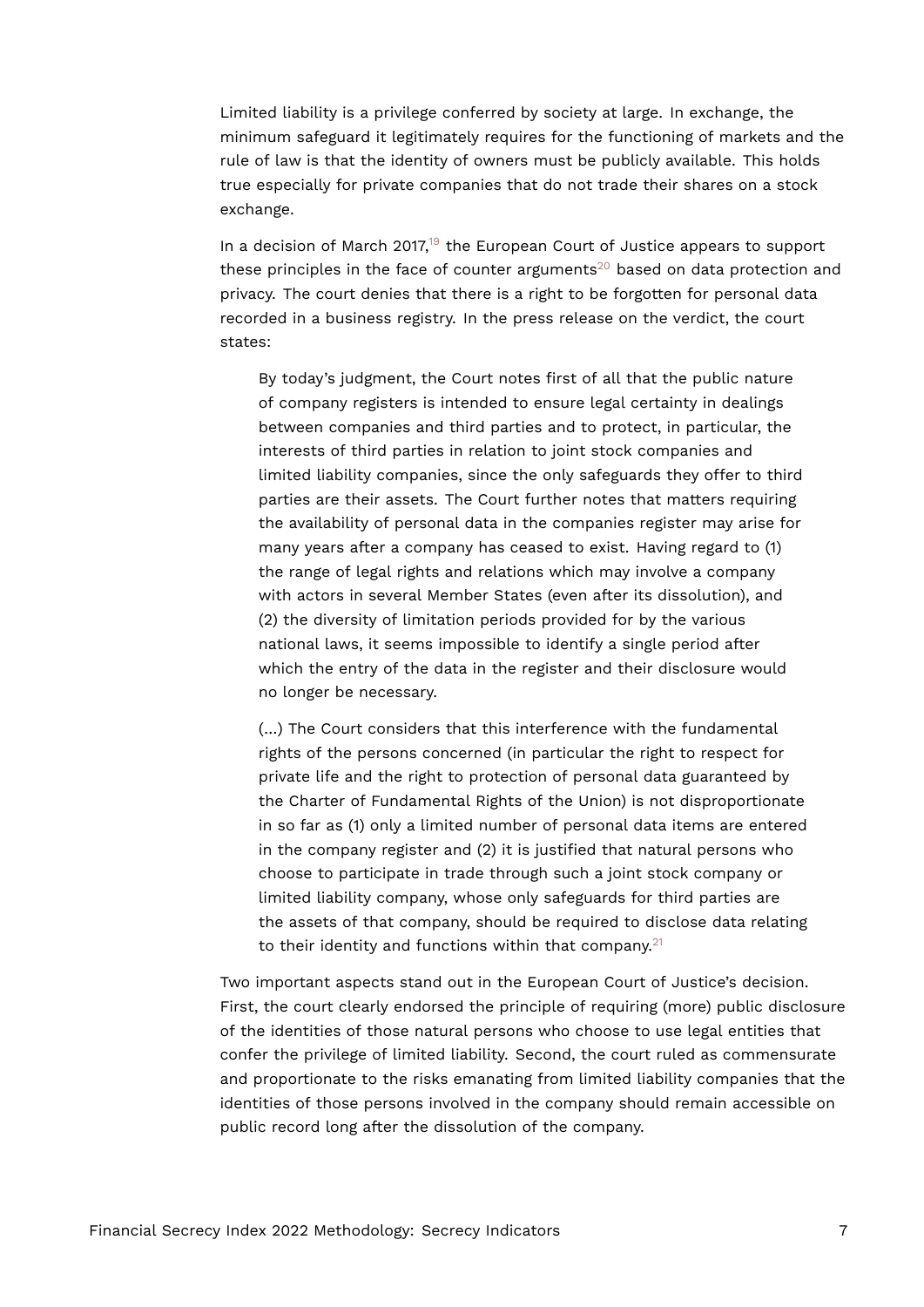In relation to this and as described above, AMLD 5, which was required to be transposed by 10 January 2020, requires all Member states to enable public access to beneficial owners' of companies and other legal persons such as partnerships and private foundations (and also for trusts' beneficial owners as long as they can prove a legitimate interest).

**All underlying data, including the sources we use for each jurisdiction, can be viewed in the [country profiles](https://fsi.taxjustice.net/country-detail) on the Financial Secrecy Index website.**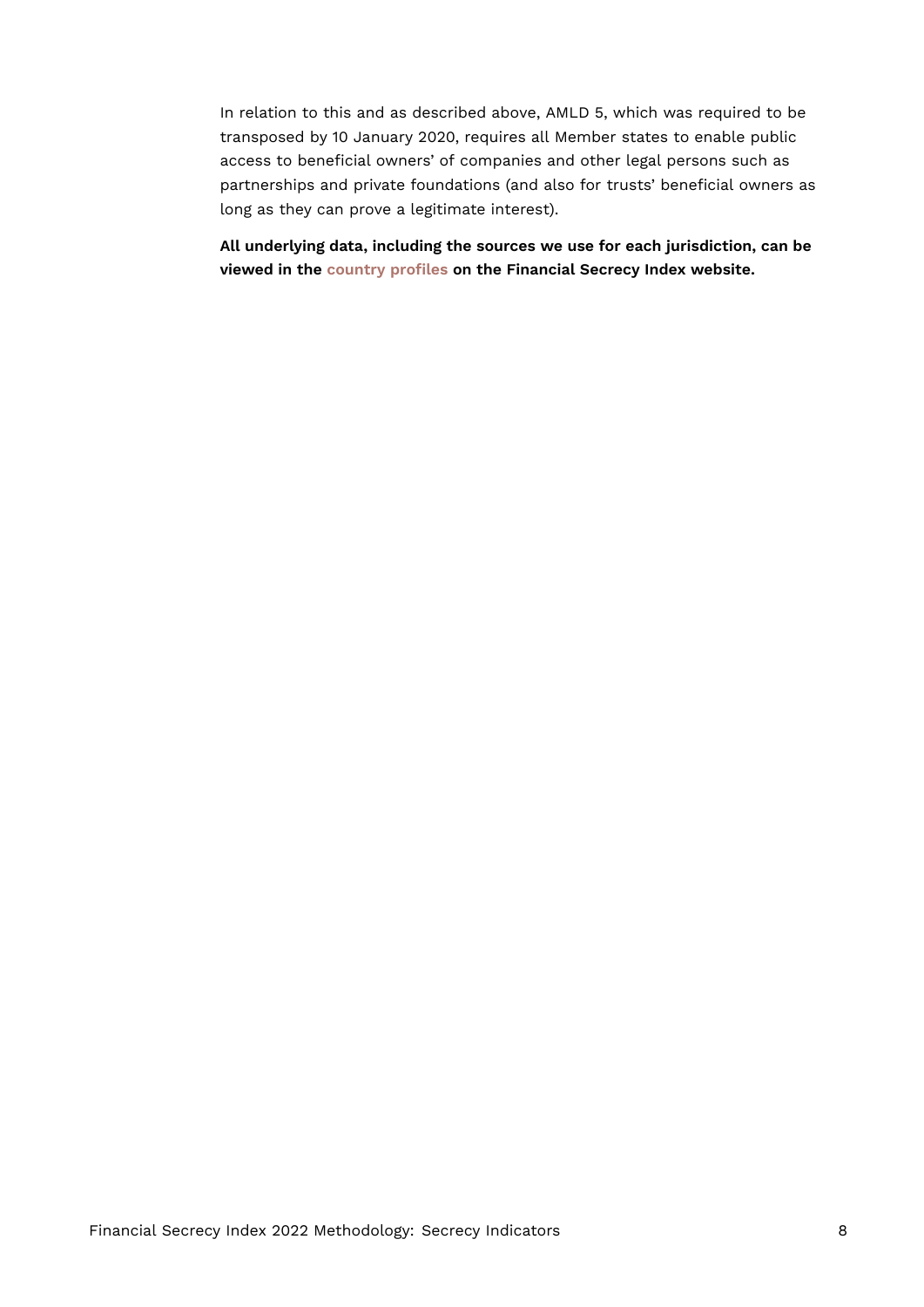| ID  | <b>ID description</b>                                                                                             | <b>Answers</b><br>(Codes applicable for all questions:<br>-2: Unknown; -3: Not Applicable)                                                                                                                                                                                                                                                                                                                                                                                                                                                                                                                                                 | <b>Valuation Secrecy Score</b>                                                                                                                                                                                                              |  |
|-----|-------------------------------------------------------------------------------------------------------------------|--------------------------------------------------------------------------------------------------------------------------------------------------------------------------------------------------------------------------------------------------------------------------------------------------------------------------------------------------------------------------------------------------------------------------------------------------------------------------------------------------------------------------------------------------------------------------------------------------------------------------------------------|---------------------------------------------------------------------------------------------------------------------------------------------------------------------------------------------------------------------------------------------|--|
| 470 | LO Record: Does the registration<br>of domestic companies comprise<br>legal owner's identity information?         | 0: No. Companies available<br>without recorded legal ownership<br>information; 2: All LO: Yes, all<br>companies require recording of all<br>legal owners.                                                                                                                                                                                                                                                                                                                                                                                                                                                                                  | Integrated assessment of<br>BO and LO as per Table 1.<br>If all beneficial owners<br>and all legal owners are<br>always registered and                                                                                                      |  |
| 472 | LO Update: Is the update of<br>information on the identity of<br>legal owners mandatory?                          | 0: No; 1: No, because bearer<br>shares are available/circulating/not<br>registered with a public authority<br>(see below); 2: Yes.                                                                                                                                                                                                                                                                                                                                                                                                                                                                                                         | updated with all details<br>and made available for<br>free and in a format<br>which can be easily                                                                                                                                           |  |
| 486 | What information has to be<br>registered for those legal owners<br>who need to be named (above)?                  | 0: Only the names are always<br>registered; 1: Only names and<br>countries of residence are always<br>registered; 2: All names plus<br>countries of residence plus either<br>addresses or TINs or birthdates,<br>passport or personal IDs are<br>always registered.                                                                                                                                                                                                                                                                                                                                                                        | copied, 0 points of<br>secrecy score. If not even<br>legal owners are always<br>registered, or incomplete,<br>or not updated, or not<br>made public against a<br>cost of up to US\$10, €10<br>or £10, 100 points of<br>secrecy score. Eight |  |
| 471 | BO Record: Does the registration<br>of domestic companies comprise<br>beneficial owner's identity<br>information? | 0: No. Companies available<br>without recorded beneficial<br>ownership information; 1: Yes,<br>more than 25%. All companies<br>require recording of all beneficial<br>owners at threshold of more than<br>25% (FATF); 2: Yes, 10%-25%: All<br>companies require recording of<br>all beneficial owners at threshold<br>of more than 10%, up to 25%; 3:<br>Yes, up to 10%. All companies<br>require recording of all beneficial<br>owners at threshold of more than<br>any share/influence, up to 10%;<br>4: Yes all. All companies require<br>recording of every single natural<br>person with any share/influence<br>('beneficial owner'). | intermediate scores apply<br>for partial compliance.                                                                                                                                                                                        |  |
| 473 | BO Update: Is the update of<br>information on the identity of<br>beneficial owners mandatory?                     | 0: No; 1: No, because bearer<br>shares are available/circulating/not<br>registered with a public authority<br>(see below); 2: Yes.                                                                                                                                                                                                                                                                                                                                                                                                                                                                                                         |                                                                                                                                                                                                                                             |  |

#### <span id="page-8-0"></span>**Table 2. Assessment Logic: Secrecy Indicator 6 - Transparency of Company Ownership**

…continues on next page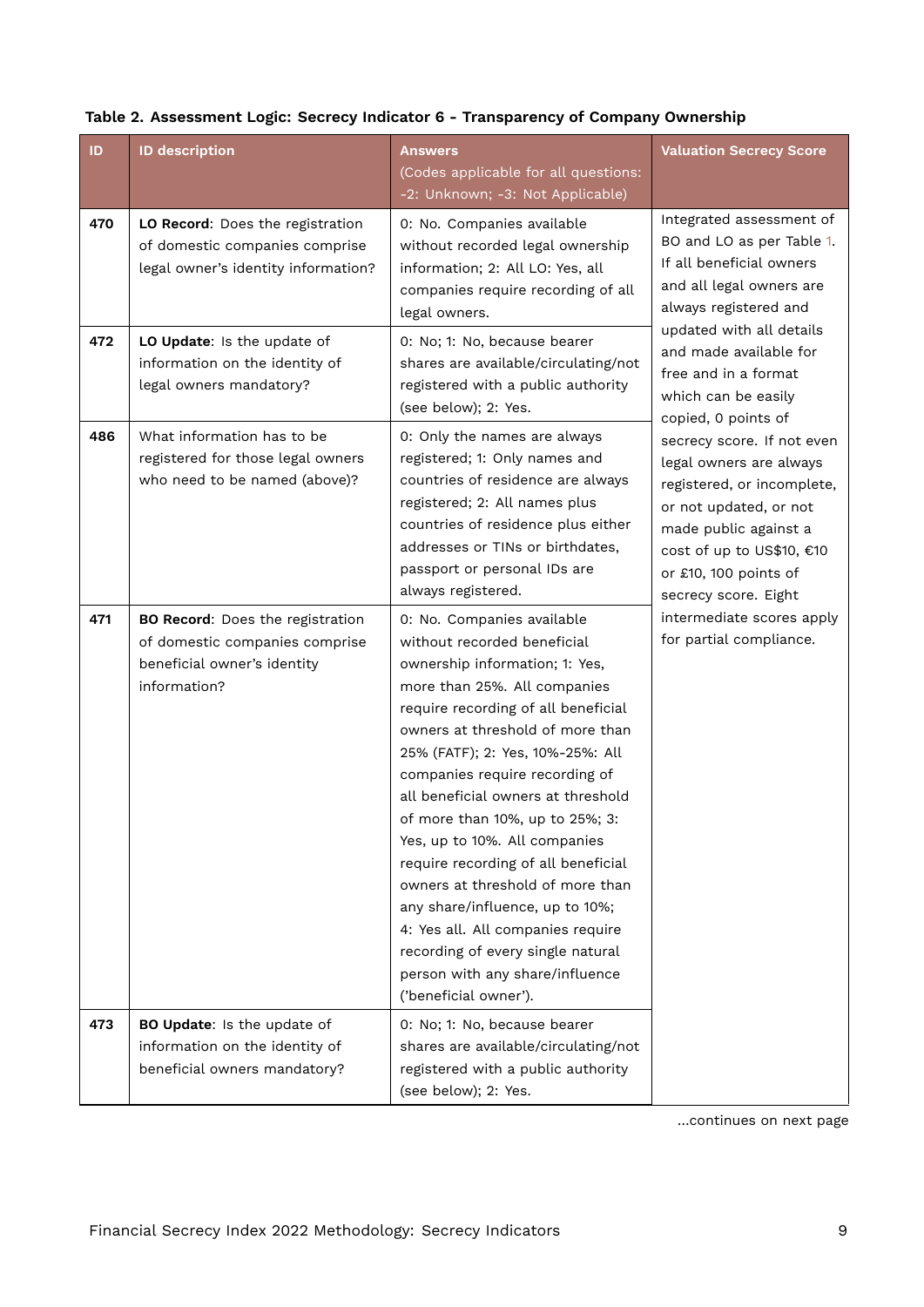#### Continuing from previous page…

| ID. | <b>ID description</b>                                                                                                       | <b>Answers</b><br>(Codes applicable for all questions:<br>-2: Unknown; -3: Not Applicable)                                                                                                                                                                                                                                                                                                                                                                | <b>Valuation Secrecy Score</b> |
|-----|-----------------------------------------------------------------------------------------------------------------------------|-----------------------------------------------------------------------------------------------------------------------------------------------------------------------------------------------------------------------------------------------------------------------------------------------------------------------------------------------------------------------------------------------------------------------------------------------------------|--------------------------------|
| 485 | What information has to be<br>registered for those beneficial<br>owners who need to be named<br>(above)?                    | 0: Only the names are always<br>registered; 1: Only names and<br>countries of residence are always<br>registered; 2: All names plus<br>countries of residence plus either<br>addresses or TINs or birthdates,<br>passport or personal IDs are<br>always registered.                                                                                                                                                                                       |                                |
| 475 | LO Online: Are companies' legal<br>owners available on a public online<br>record (up to US\$10, €10 or £10)?                | 0: No, information on<br>partners/legal owners is not<br>always available online (up to<br>10 EUR/GBP/USD); 1: COST: Yes,<br>information on partners/legal<br>owners is always available but<br>only at a cost of up to US\$10,<br>€10 or £10; 2: FREE: Yes, legal<br>ownership is always available for<br>free, but cannot be easily copied;<br>3: FREE & EASILY COPIED: Yes,<br>legal ownership is always available<br>for free & can be easily copied. |                                |
| 474 | <b>BO Online:</b> Are companies'<br>beneficial owners available on a<br>public online record (up to US\$10,<br>€10 or £10)? | 0: No, information on legal owners<br>is not always available online (up<br>to US\$10, €10 or £10); 1: COST: Yes,<br>legal ownership is always available<br>but only at a cost of up to US\$10,<br>€10 or £10; 2: FREE: Yes, beneficial<br>ownership is always available for<br>free, but cannot be easily copied.;<br>3: FREE & EASILY COPIED: Yes,<br>beneficial ownership is always<br>available for free & can be easily<br>copied.                   |                                |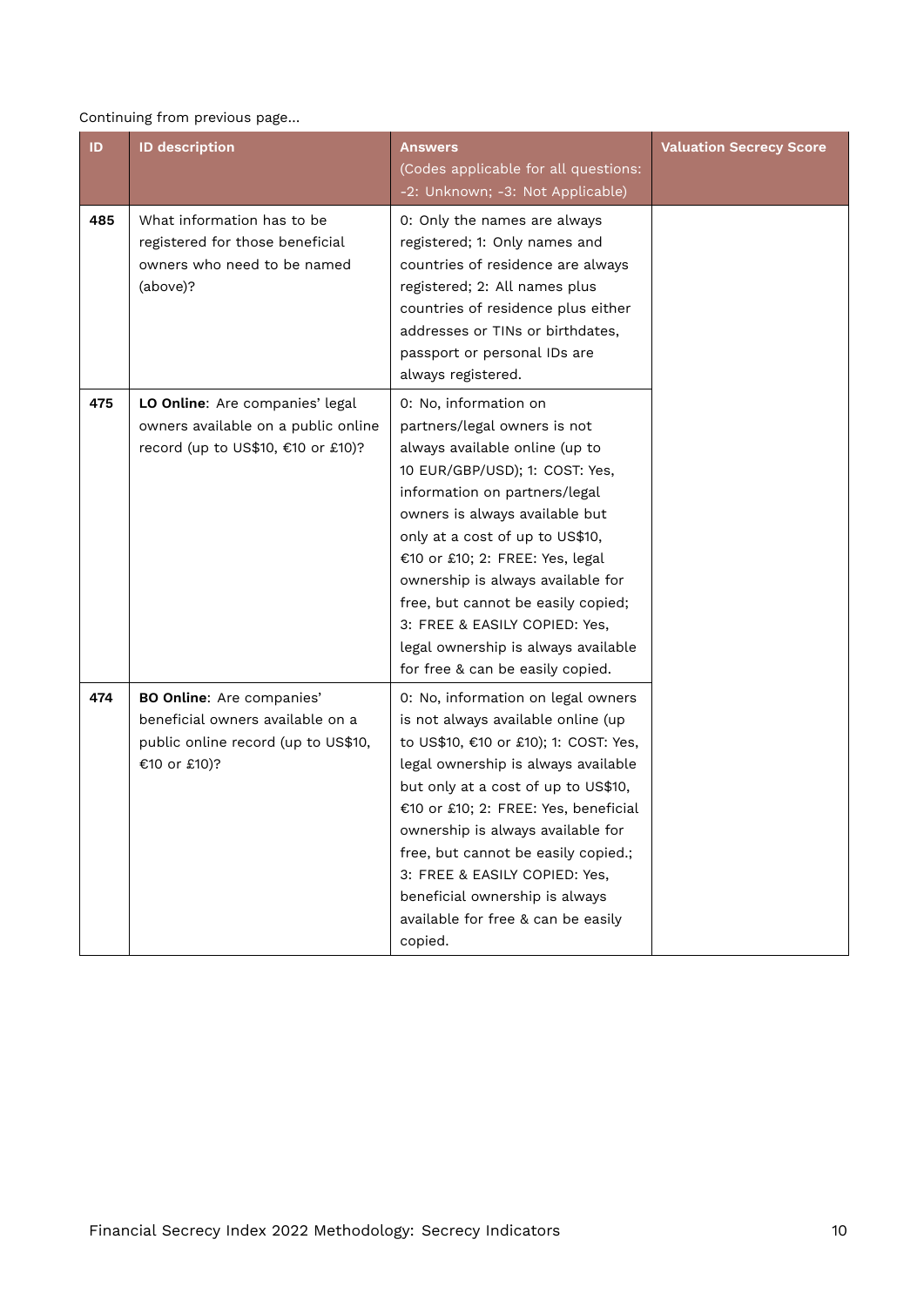### **Results Overview**

| <b>GB</b> | AE.       | AT             | <b>BH</b> | <b>BZ</b> | <b>CO</b> | DM.             | GD        | HK.       | IT.       | <b>KW</b> | <b>LR</b> | <b>MO</b> | <b>NG</b> | PE.       | QA        | <b>SG</b> | TR.       | VC.       | <b>XK</b> |    |
|-----------|-----------|----------------|-----------|-----------|-----------|-----------------|-----------|-----------|-----------|-----------|-----------|-----------|-----------|-----------|-----------|-----------|-----------|-----------|-----------|----|
| <b>FR</b> | <b>AD</b> | <b>AS</b>      | <b>BG</b> | <b>BW</b> | <b>CN</b> | DK.             | FI        | GU        | <b>IN</b> | <b>KR</b> | LK.       | MH        | <b>NA</b> | PA        | PY        | <b>SE</b> | <b>TN</b> | UY        | <b>WS</b> |    |
| <b>RS</b> | SI        | <b>AR</b>      | BE.       | <b>BS</b> | <b>CM</b> | DE.             | FI        | GT        | IM        | <b>KN</b> | LI.       | <b>ME</b> | MY        | <b>OM</b> | PT.       | SC.       | <b>TH</b> | US.       | VU        |    |
| <b>MT</b> | <b>MK</b> | A <sub>O</sub> | <b>BD</b> | <b>BR</b> | <b>CL</b> | CZ <sup>1</sup> | <b>ES</b> | <b>GR</b> | IL        | <b>KE</b> | LC        | <b>MC</b> | <b>MX</b> | <b>NZ</b> | <b>PR</b> | <b>SA</b> | <b>TC</b> | <b>UA</b> | <b>VN</b> |    |
| IE        | LV        | <b>AL</b>      | <b>BB</b> | <b>BO</b> | <b>CK</b> | <b>CY</b>       | EG.       | <b>GM</b> | ID        | IP        | LB        | <b>MA</b> | <b>MV</b> | <b>NR</b> | PL        | <b>RW</b> | <b>SV</b> | TZ.       | M         |    |
| EE.       | IS        | AI             | <b>AW</b> | <b>BN</b> | <b>CH</b> | <b>CW</b>       | DZ.       | <b>GH</b> | <b>HU</b> | O         | KZ        | <b>LU</b> | <b>MU</b> | <b>NO</b> | <b>PK</b> | <b>RU</b> | <b>SM</b> | <b>TW</b> | VG        |    |
| <b>EC</b> | GI        | AG             | <b>AU</b> | <b>BM</b> | <b>CA</b> | <b>CR</b>       | <b>DO</b> | GG        | <b>HR</b> | IE        | KY        | LT        | <b>MS</b> | <b>NL</b> | PH        | <b>RO</b> | <b>SK</b> | TT        | VE.       | ZA |

#### **Figure 1. Transparency of Company Ownership: Secrecy Score Overview**

| Moderately Secretive < |                       |                  | $\blacktriangleright$ Extremely Secretive |
|------------------------|-----------------------|------------------|-------------------------------------------|
| 0 to $<$ 25            | $25 \text{ to } < 50$ | 50 to $<$ 75     | 75 to 100                                 |
| 4% (5 countries)       | 0% (0 countries)      | 5% (7 countries) | 91% (129 countries)                       |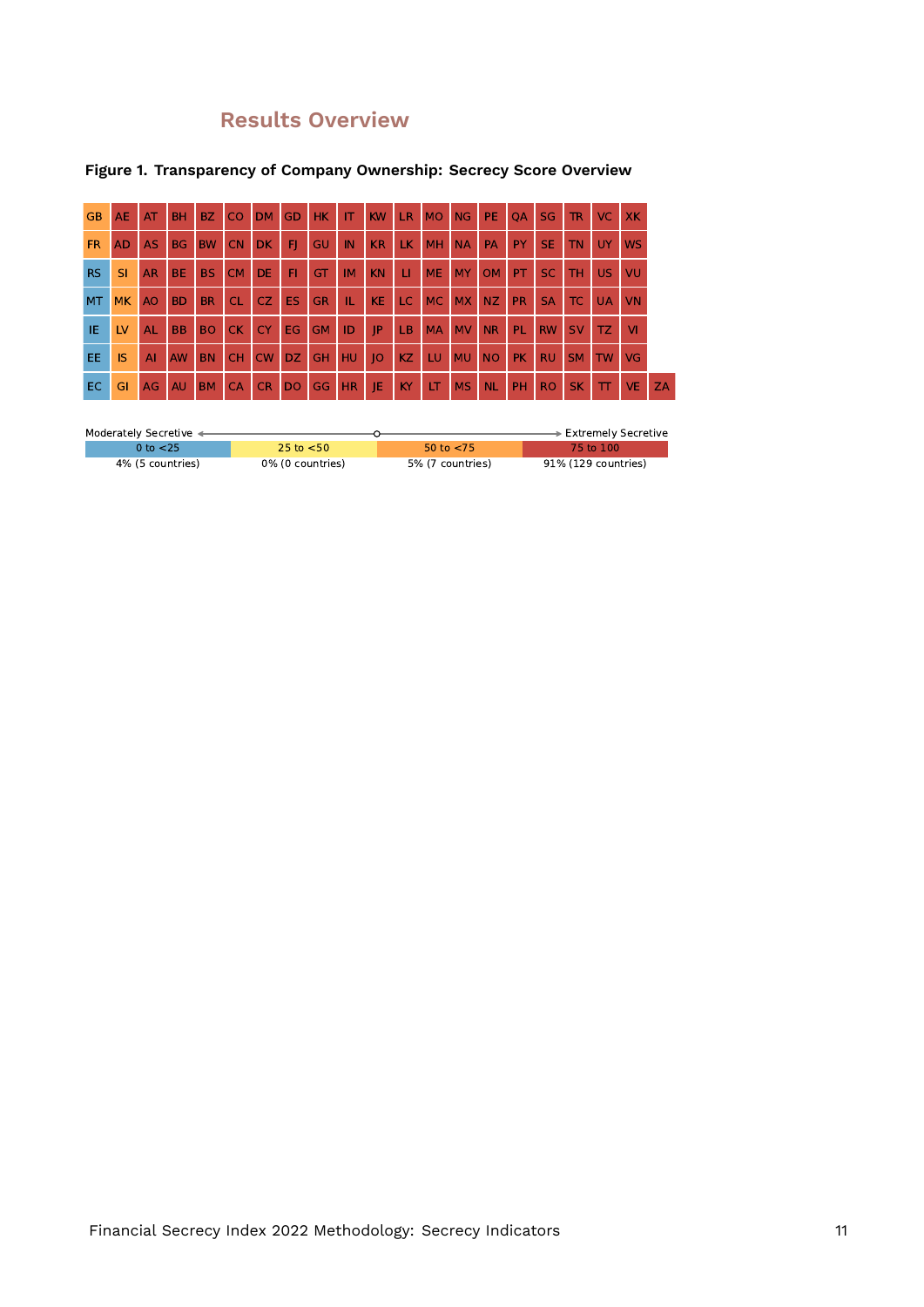| <b>Secrecy score</b>   |            | <b>ISO2: Country Name</b> | <b>Secrecy score</b> |     | <b>ISO2: Country Name</b>         |
|------------------------|------------|---------------------------|----------------------|-----|-----------------------------------|
| $100 -$                |            | AD: Andorra               | 100                  | KW: | Kuwait                            |
| 100                    | AE:        | United Arab Emirates      | 100                  | KY: | Cayman Islands                    |
| $100 -$                | AG:        | Antigua and Barbuda       | 100                  | KZ: | Kazakhstan                        |
| 100                    | AI.        | Anguilla                  | 100                  | LB: | Lebanon                           |
| 100                    | AL:        | Albania                   | 100                  | LC: | St. Lucia                         |
| 100                    |            | AO: Angola                | 100                  | LI: | Liechtenstein                     |
| 100                    | AR:        | Argentina                 | 100                  | LK. | Sri Lanka                         |
| 100                    | AS:        | American Samoa            | 100                  | LR: | Liberia                           |
| 100                    | AT:        | Austria                   | 100                  | LT: | Lithuania                         |
| 100                    |            | AU: Australia             | 100                  | LU: | Luxembourg                        |
| 100                    |            | AW: Aruba                 | 50                   | LV: | Latvia                            |
| 100                    | BB:        | Barbados                  | 100                  | MA: | Morocco                           |
| 100                    |            | BD: Bangladesh            | 100                  | MC: | Monaco                            |
| 100                    | BE:        | Belgium                   | 100                  | ME: | Montenegro                        |
| 100                    | BG:        | <b>Bulgaria</b>           | 100                  | MH. | Marshall Islands                  |
| 100                    | BH:        | Bahrain                   | 60                   | MK: | North Macedonia                   |
| 100                    |            | BM: Bermuda               | 100                  |     | MO: Macao                         |
| 100                    | BN:        | Brunei                    | 100                  | MS: | Montserrat                        |
| 100                    |            | BO: Bolivia               | 10                   | MT. | Malta                             |
| 100                    | BR:        | Brazil                    | 100                  |     | MU: Mauritius                     |
| 100                    | BS:        | <b>Bahamas</b>            | 100                  | MV: | Maldives                          |
| 80                     |            | BW: Botswana              | 100                  | MX: | Mexico                            |
| $100 -$                | BZ:        | Belize                    | 100                  | MY: | Malaysia                          |
| 100                    | CA:        | Canada                    | 100                  | NA: | Namibia                           |
| 100                    | CH:        | Switzerland               | 100                  |     | NG: Nigeria                       |
| 100                    | CK:        | Cook Islands              | 100                  | NL: | Netherlands                       |
| 100                    | CL:        | Chile                     | 80                   | NO. | Norway                            |
| 100                    | CM:        | Cameroon                  | 100                  | NR: | Nauru                             |
| 100                    | CN:        | China                     | 80                   | NZ: | New Zealand                       |
| 100                    | CO:        | Colombia                  | 100                  |     | OM: Oman                          |
| 100                    | CR:        | Costa Rica                | 100                  | PA: | Panama                            |
| 100                    |            | CW: Curacao               | 100                  | PE: | Peru                              |
| 100<br>100             | CY:<br>CZ. | Cyprus<br>Czechia         | 100                  | PH: | Philippines                       |
| 100                    | DE:        |                           | 100                  | PK: | Pakistan                          |
| 100                    | DK:        | Germany<br>Denmark        | 100                  | PL: | Poland                            |
| 100                    |            | DM: Dominica              | 100                  | PR: | Puerto Rico                       |
| 100                    |            | DO: Dominican Republic    | 100                  | PT: | Portugal                          |
| 100                    | DZ:        | Algeria                   | 100                  | PY: | Paraguay                          |
| 0                      | EC:        | Ecuador                   | 100                  | QA: | Oatar                             |
| 10                     | EE:        | Estonia                   | 100                  | RO: | Romania                           |
| 100                    | EG:        | Egypt                     | 0                    | RS: | Serbia                            |
| 100                    | ES:        | Spain                     | 100                  | RU: | Russia                            |
| 100                    | FI:        | Finland                   | 100                  |     | RW: Rwanda                        |
| 100                    | FJ:        | Fiji                      | 100                  | SA: | Saudi Arabia                      |
| 50                     | FR:        | France                    | 100                  | SC: | Seychelles                        |
| 50                     |            | GB: United Kingdom        | 100                  | SE: | Sweden                            |
| 100                    | GD:        | Grenada                   | 100                  | SG: | Singapore                         |
| 100                    |            | GG: Guernsey              | 50                   | SI: | Slovenia                          |
| 100                    |            | GH: Ghana                 | 100                  | SK: | Slovakia                          |
| 60                     | GI:        | Gibraltar                 | 100                  | SM: | San Marino                        |
| 100                    |            | GM: Gambia                | 100                  | SV: | El Salvador                       |
| $100 -$                | GR:        | Greece                    | 100                  | TC: | Turks and Caicos Islands          |
| 100                    | GT:        | Guatemala                 | 100                  | TH: | Thailand                          |
| 100                    | GU:        | Guam                      | 100                  | TN: | Tunisia                           |
| 90                     | HK:        | Hong Kong                 | 100                  | TR: | Turkey                            |
| 100                    | HR:        | Croatia                   | 100                  | TT: | Trinidad and Tobago               |
| 100                    | HU:        | Hungary                   | 100                  | TW: | Taiwan                            |
| 100                    | ID:        | Indonesia                 | 100                  | TZ: | Tanzania                          |
| 10<br>41               | IE:        | Ireland                   | 100                  | UA: | Ukraine                           |
| 100                    | IL:        | Israel                    | 100                  | US: | <b>United States</b>              |
| 100                    | IM:        | Isle of Man               | 100                  | UY. | Uruguay                           |
| 100                    | IN:        | India                     | 100                  | VC: | St. Vincent and the Grenadines    |
| 50                     | IS.        | Iceland                   | 100                  | VE: | Venezuela                         |
| 100                    | IT:        | Italy                     | 100                  | VG: | <b>British Virgin Islands</b>     |
| 100                    | JE:        | lersey                    | 100                  | VI: | US Virgin Islands                 |
| 80                     | IO:        | Jordan                    | 100                  | VN: | Vietnam                           |
| 100                    | P:         | Japan                     | 100                  | VU. | Vanuatu                           |
| 100                    | KE:        | Kenya                     | 100                  |     | WS: Samoa                         |
| 100                    | KN:        | St. Kitts and Nevis       | 100                  | XK: | Kosovo                            |
| 100                    | KR:        | South Korea               | 100                  | ZA: | South Africa                      |
|                        |            |                           |                      |     |                                   |
|                        |            |                           | Secrecy Score        |     |                                   |
| Moderately Secretive ← |            |                           | ∩                    |     | $\Rightarrow$ Extremely Secretive |
| 0 to $<$ 25            |            | 25 to $<$ 50              | 50 to $<$ 75         |     | 75 to 100                         |

#### **Figure 2. Transparency of Company Ownership: Secrecy Scores**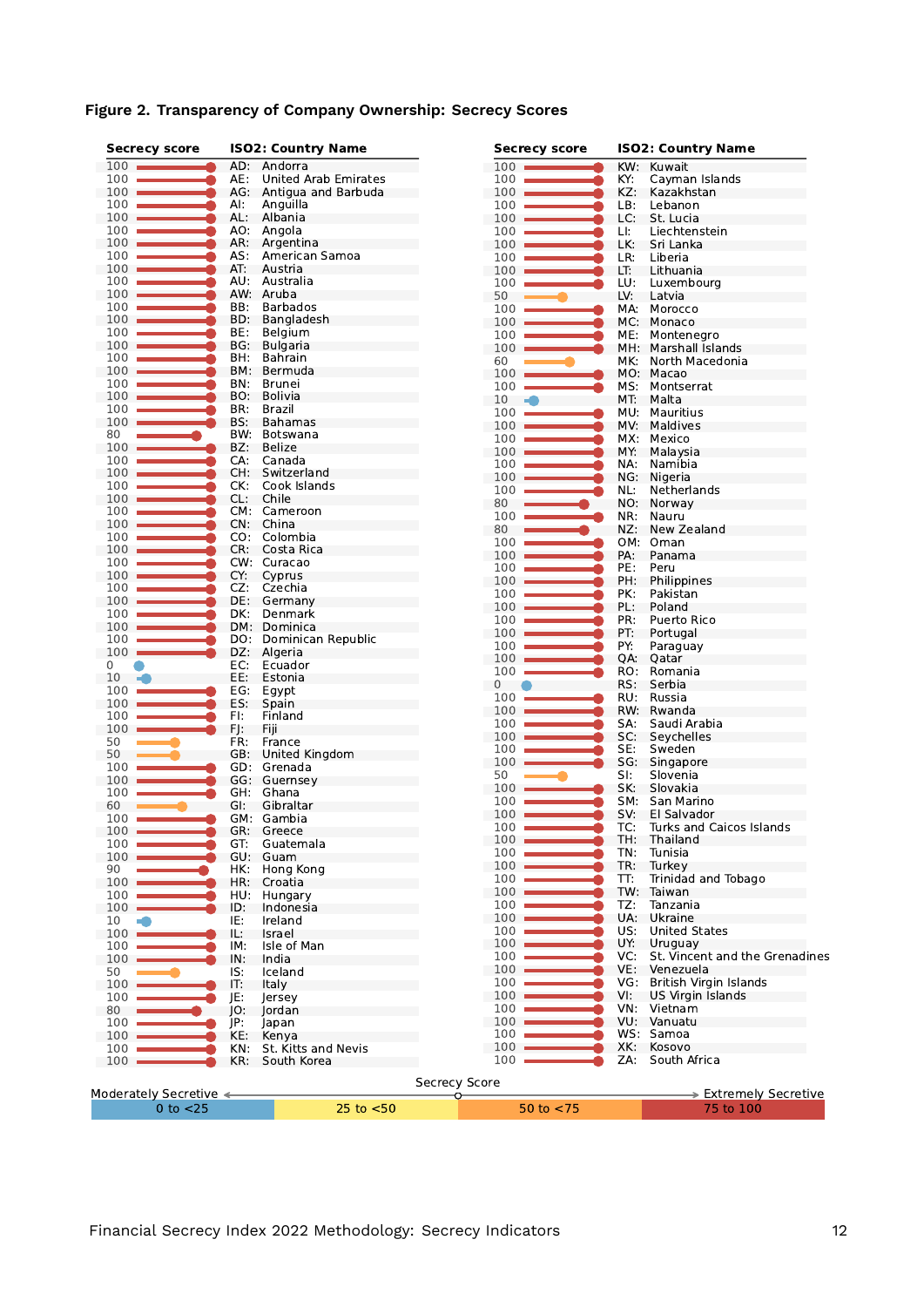<span id="page-12-13"></span>

- <span id="page-12-0"></span>[1.](#page-0-0) We believe this is a reasonable criterion given a) the prevalence of the internet in 2022, b) as international financial flows are now completely relying on the use of modern technology, it would be an omission not to use that technology to make information available worldwide especially as c) the people affected by these cross border financial flows are likely to be in many jurisdictions, and hence need information to be on the internet to get hold of it. This criterion is informed by the open data movement according to which all available company registry information, including accounts, should be made available, for free, in open and machine-readable format. For more information about this, see. $22$
- <span id="page-12-10"></span><span id="page-12-9"></span><span id="page-12-1"></span>[2.](#page-0-1) FATF defines beneficial owners as the "natural person(s) who ultimately owns or controls a customer and/or the natural person on whose behalf a transaction is being conducted. It also includes those persons who exercise ultimate effective control over a legal person or arrangement." See.<sup>[23](#page-14-1)</sup>
- <span id="page-12-2"></span>[3.](#page-0-2) Both the recommendations of the international anti-money laundering agency Financial Action Task Force (FATF) and the 5th Anti-Money Laundering Directive of the European Union apply a minimum floor of control or ownership of 'more than 25%' of the company in the definition of a beneficial owner (BO) of a company. Under these rules, a natural person who directly or indirectly owns or controls 25% or less of a company's shares would not be identified as BO. Four members of one family are able to frustrate this BO registration threshold by each holding 25% of the shares. For further details, see.<sup>[24](#page-14-2)</sup>
- <span id="page-12-11"></span><span id="page-12-3"></span>[4.](#page-2-0) We consider that for something to be truly 'on public record' prohibitive cost constraints must not exist, be they financial or in terms of time lost or unnecessary inconvenience caused.
- <span id="page-12-12"></span><span id="page-12-4"></span>[5.](#page-2-1) Tax Justice Network. *Secrecy Indicator 3: Recorded Company Ownership*. Tax Justice Network, 2022. URL: <https://fsi.taxjustice.net/fsi2022/KFSI-3.pdf>.
- <span id="page-12-5"></span>[6.](#page-2-2) The term "weakest link" research principle is used synonymously with "lowest common denominator" approach. During the assessment of a jurisdiction's legal framework, the review of different types of legal entities each with different transparency levels might be necessary within one indicator. For example, to ascertain the secrecy score, a choice between two or more types of companies might have to be taken. In such a case, we choose the least transparent option available in the jurisdiction. This least transparent option will determine the indicator's secrecy score.
- <span id="page-12-8"></span><span id="page-12-6"></span>[7.](#page-2-3) *Directive (EU) 2018/843 of the European Parliament and of the Council of 30 May 2018 Amending Directive (EU) 2015/849 on the Prevention of the Use of the Financial System for the Purposes of Money Laundering or Terrorist Financing, and Amending Directives 2009/138/EC and 2013/36/EU (Text with EEA Relevance)*. May 2018. URL: <http://data.europa.eu/eli/dir/2018/843/oj/eng> (visited on 05/04/2022).
- <span id="page-12-7"></span>[8.](#page-2-4) *[Directive \(EU\) 2018/843 of the European Parliament and of the Council of 30 May 2018 Amending](#page-12-8) [Directive \(EU\) 2015/849 on the Prevention of the Use of the Financial System for the Purposes of Money](#page-12-8)*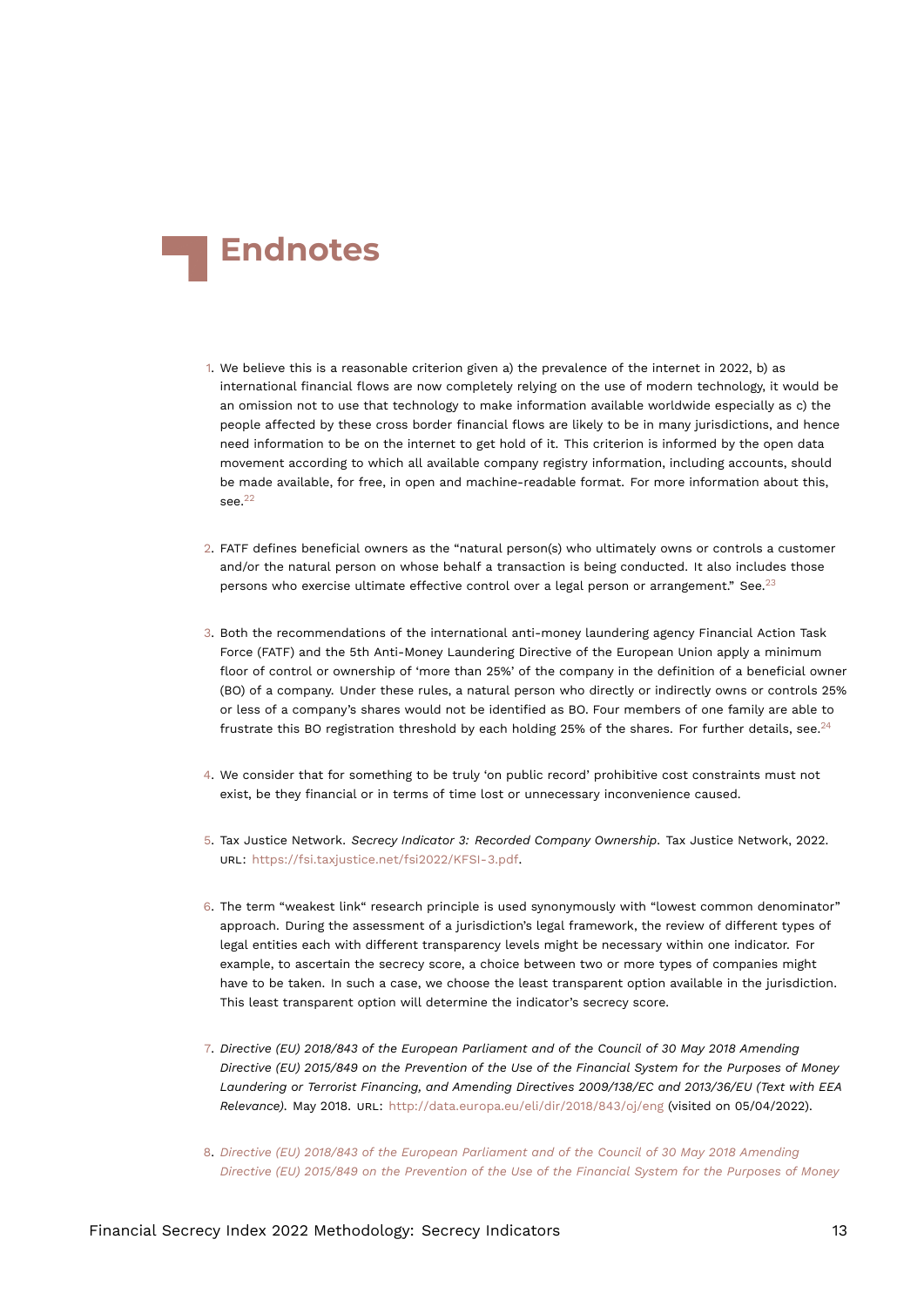<span id="page-13-21"></span><span id="page-13-20"></span><span id="page-13-19"></span><span id="page-13-18"></span><span id="page-13-17"></span><span id="page-13-16"></span><span id="page-13-15"></span><span id="page-13-14"></span>*[Laundering or Terrorist Financing, and Amending Directives 2009/138/EC and 2013/36/EU \(Text with EEA](#page-12-8) [Relevance\)](#page-12-8)*.

- <span id="page-13-0"></span>[9.](#page-3-0) For example see. $^{25}$  $^{25}$  $^{25}$  These studies provide further detail:; $^{26}, ^{27}, ^{28}, ^{29}, ^{30}, ^{31}$  $^{26}, ^{27}, ^{28}, ^{29}, ^{30}, ^{31}$  $^{26}, ^{27}, ^{28}, ^{29}, ^{30}, ^{31}$  $^{26}, ^{27}, ^{28}, ^{29}, ^{30}, ^{31}$  $^{26}, ^{27}, ^{28}, ^{29}, ^{30}, ^{31}$  $^{26}, ^{27}, ^{28}, ^{29}, ^{30}, ^{31}$  $^{26}, ^{27}, ^{28}, ^{29}, ^{30}, ^{31}$  $^{26}, ^{27}, ^{28}, ^{29}, ^{30}, ^{31}$  $^{26}, ^{27}, ^{28}, ^{29}, ^{30}, ^{31}$  $^{26}, ^{27}, ^{28}, ^{29}, ^{30}, ^{31}$  $^{26}, ^{27}, ^{28}, ^{29}, ^{30}, ^{31}$  $^{26}, ^{27}, ^{28}, ^{29}, ^{30}, ^{31}$  $^{26}, ^{27}, ^{28}, ^{29}, ^{30}, ^{31}$
- <span id="page-13-1"></span>[10.](#page-3-1) ICIJ. *The Panama Papers: Exposing the Rogue Offshore Finance Industry*. 2018. URL: [https : / / www .](https://www.icij.org/investigations/panama-papers/) icij.org/investigations/panama-papers/ (visited on 03/05/2022); James O'Donovan et al. 'The Value of Offshore Secrets Evidence from the Panama Papers'. *SSRN Electronic Journal* (2016). URL: [https :](https://www.ssrn.com/abstract=2771095) [//www.ssrn.com/abstract=2771095](https://www.ssrn.com/abstract=2771095) (visited on 06/05/2022).
- <span id="page-13-2"></span>[11.](#page-3-2) Given that the registrar currently does not allow the registered data to be downloaded in its entirety, journalists had to scrape and clean the data.
- <span id="page-13-3"></span>[12.](#page-3-3) Antonio Baquero et al. *Shedding Light on Big Secrets in Tiny Luxembourg*. 2020. URL: [https://www.](https://www.occrp.org/en/openlux/shedding-light-on-big-secrets-in-tiny-luxembourg) [occrp.org/en/openlux/shedding-light-on-big-secrets-in-tiny-luxembourg](https://www.occrp.org/en/openlux/shedding-light-on-big-secrets-in-tiny-luxembourg) (visited on 20/04/2022).
- <span id="page-13-4"></span>[13.](#page-4-0) Bastian Brinkmann et al. 'The Secret World Of Sham Directors'. *Süddeutsche.de* (2016). URL: [http://](http://panamapapers.sueddeutsche.de/articles/5718f882a1bb8d3c3495bcc7/) [panamapapers.sueddeutsche.de/articles/5718f882a1bb8d3c3495bcc7/](http://panamapapers.sueddeutsche.de/articles/5718f882a1bb8d3c3495bcc7/) (visited on 03/05/2022).
- <span id="page-13-5"></span>[14.](#page-4-1) Naomi Fowler. *Good News from Slovakia: Light Cast onto Shell Companies*. Mar. 2017. URL: [https://](https://taxjustice.net/2017/03/07/good-news-slovakia/) [taxjustice.net/2017/03/07/good-news-slovakia/](https://taxjustice.net/2017/03/07/good-news-slovakia/) (visited on 20/04/2022).
- <span id="page-13-6"></span>[15.](#page-5-0) Emile Van der Does de Willebois et al. *The Puppet Masters. How the Corrupt Use Legal Structures to Hide Stolen Assets and What to Do About It*. 2011. URL: [https://star.worldbank.org/sites/star/files/](https://star.worldbank.org/sites/star/files/puppetmastersv1.pdf) [puppetmastersv1.pdf](https://star.worldbank.org/sites/star/files/puppetmastersv1.pdf) (visited on 08/05/2022), pp.20, 34.
- <span id="page-13-7"></span>[16.](#page-5-1) Kevin M. Stephenson et al. *Barriers to Asset Recovery: An Analysis of the Key Barriers and Recommendations for Action*. Washington, DC: World Bank, 2011. URL: <https://openknowledge.worldbank.org/handle/10986/2320> (visited on 08/05/2022), p.93.
- <span id="page-13-8"></span>[17.](#page-5-2) Lizzie Dearden. *The HSBC Whistleblower's Email to HMRC Has Been Revealed*. Feb. 2015. URL: [https:](https://www.independent.co.uk/news/business/hsbc-leaks-email-from-whistleblower-to-hmrc-proves-authorities-were-told-of-tax-evasion-10043456.html) [//www.independent.co.uk/news/business/hsbc-leaks-email-from-whistleblower-to-hmrc-proves](https://www.independent.co.uk/news/business/hsbc-leaks-email-from-whistleblower-to-hmrc-proves-authorities-were-told-of-tax-evasion-10043456.html)[authorities-were-told-of-tax-evasion-10043456.html](https://www.independent.co.uk/news/business/hsbc-leaks-email-from-whistleblower-to-hmrc-proves-authorities-were-told-of-tax-evasion-10043456.html) (visited on 20/04/2022).
- <span id="page-13-9"></span>[18.](#page-5-3) Alex Cobham. *#SwissLeaks – Tax Transparency for Accountability*. Feb. 2015. URL: [http://uncounted.](http://uncounted.org/2015/02/09/swissleaks-tax-transparency-accountability/) [org/2015/02/09/swissleaks-tax-transparency-accountability/](http://uncounted.org/2015/02/09/swissleaks-tax-transparency-accountability/) (visited on 20/04/2022).
- <span id="page-13-13"></span><span id="page-13-10"></span>[19.](#page-6-0) Court of Justice of the European Union. *Press Release: The Court Considers That There Is No Right to Be Forgotten in Respect of Personal Data in the Companies Register*. Mar. 2017. URL: [https : / / curia .](https://curia.europa.eu/jcms/upload/docs/application/pdf/2017-03/cp170027en.pdf) [europa.eu/jcms/upload/docs/application/pdf/2017-03/cp170027en.pdf](https://curia.europa.eu/jcms/upload/docs/application/pdf/2017-03/cp170027en.pdf) (visited on 07/04/2022).
- <span id="page-13-11"></span>[20.](#page-6-1) Hera Hussain and Chris Taggart. *Germany: Do Not Let 'Personal Security' Be the Bait and Switch for Public Accountability*. Feb. 2017. URL: [https : / / blog . opencorporates . com / 2017 / 02 / 28 / germany](https://blog.opencorporates.com/2017/02/28/germany-do-not-let-personal-security-be-the-bait-and-switch-for-public-accountability/)  [do- not- let- personal- security- be- the- bait- and- switch- for- public- accountability/](https://blog.opencorporates.com/2017/02/28/germany-do-not-let-personal-security-be-the-bait-and-switch-for-public-accountability/) (visited on 20/04/2022); Markus Meinzer. *Germany Rejects Beneficial Ownership Transparency*. 2017. URL: [https:](https://www.taxjustice.net/2017/05/18/germany-rejects-beneficial-ownership-transparency/) [//www.taxjustice.net/2017/05/18/germany-rejects-beneficial-ownership-transparency/](https://www.taxjustice.net/2017/05/18/germany-rejects-beneficial-ownership-transparency/) (visited on 03/05/2022).
- <span id="page-13-12"></span>[21.](#page-6-2) Court of Justice of the European Union, *[Press Release: The Court Considers That There Is No Right to](#page-13-13) [Be Forgotten in Respect of Personal Data in the Companies Register](#page-13-13)*.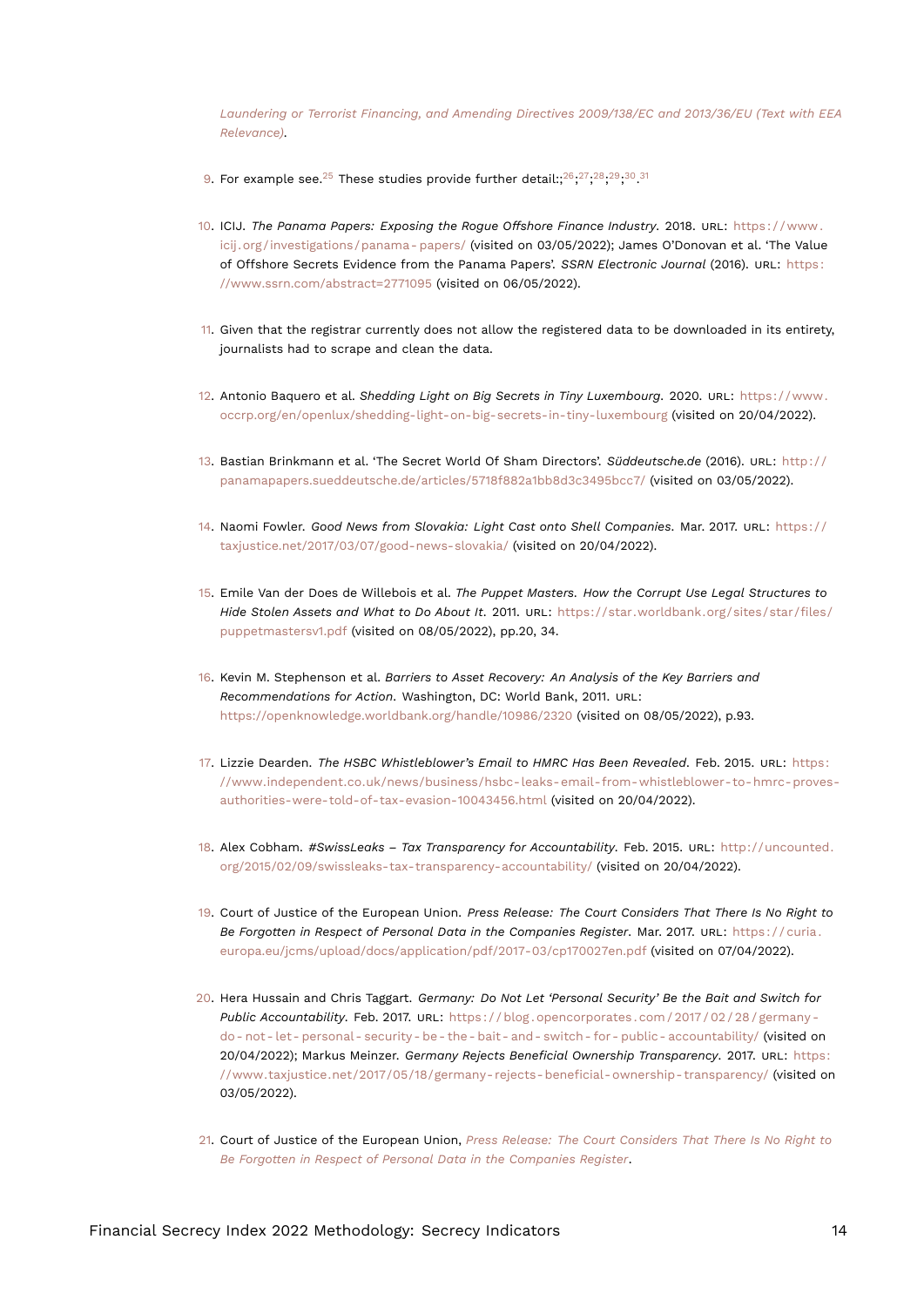- <span id="page-14-10"></span><span id="page-14-0"></span>[22.](#page-12-9) OpenCorporates. *The Open Database of the Corporate World*. URL: [https : / / opencorporates . com/](https://opencorporates.com/) (visited on 08/05/2022).
- <span id="page-14-1"></span>[23.](#page-12-10) Financial Action Task Force. *International Standards on Combating Money Laundering and the Financing of Terrorism & Proliferation. The FATF Recommendations (2012 - Updated 2022)*. Paris, Mar. 2022. URL: [https : / / www . fatf](https://www.fatf-gafi.org/media/fatf/documents/recommendations/pdfs/FATF%20Recommendations%202012.pdf)  [gafi.org/media/fatf/documents/recommendations/pdfs/FATF%20Recommendations%202012.pdf](https://www.fatf-gafi.org/media/fatf/documents/recommendations/pdfs/FATF%20Recommendations%202012.pdf) (visited on 15/04/2022), p. 119.
- <span id="page-14-2"></span>[24.](#page-12-11) Tax Justice Network, *[Secrecy Indicator 3: Recorded Company Ownership](#page-12-12)*.
- <span id="page-14-3"></span>[25.](#page-13-14) Open Government Partnership. *Germany: Do Not Let 'personal Security' Be the Bait and Switch for Public Accountability*. 2017. URL: [https://www.opengovpartnership.org/stories/germany-do-not-let](https://www.opengovpartnership.org/stories/germany-do-not-let-personal-security-be-the-bait-and-switch-for-public-accountability/)[personal- security- be- the- bait- and- switch- for- public- accountability/](https://www.opengovpartnership.org/stories/germany-do-not-let-personal-security-be-the-bait-and-switch-for-public-accountability/) (visited on 20/04/2022); Global Witness. *What Does the UK Beneficial Ownership Data Show Us?* 2016. URL: <https:///en/blog/what-does-uk-beneficial-ownership-data-show-us/> (visited on 20/04/2022); Global Witness. *Anonymous Company Owners*. URL: <https://www.globalwitness.org/en/campaigns/anonymous-company-owners/> (visited on 20/04/2022).
- <span id="page-14-4"></span>[26.](#page-13-15) Global Witness and Global Financial Integrity. *Chancing It. How Secret Company Ownership Is a Risk to Investors*. 2016. URL: [https://financialtransparency.org/wp-content/uploads/2016/09/04\\_Investors\\_](https://financialtransparency.org/wp-content/uploads/2016/09/04_Investors_report_AW_med_withlinks.pdf) [report\\_AW\\_med\\_withlinks.pdf](https://financialtransparency.org/wp-content/uploads/2016/09/04_Investors_report_AW_med_withlinks.pdf) (visited on 15/05/2022).
- <span id="page-14-5"></span>[27.](#page-13-16) Global Witness. *Poverty, Corruption and Anonymous Companies: How Hidden Company Ownership Fuels Corruption and Hinders the Fight against Poverty.* 2014. URL: [https://www.globalwitness.org/documents/13071/anonymous\\_companies\\_03\\_2014.pdf](https://www.globalwitness.org/documents/13071/anonymous_companies_03_2014.pdf) (visited on 03/05/2022).
- <span id="page-14-6"></span>[28.](#page-13-17) The B Team. *Ending Anonymous Companies: Tackling Corruption and Promoting Stability Through Beneficial Ownership Transparency. The Business Case*. 2015. URL: <https://drive.google.com/uc?export=download&id=0BwNjrEEVS8DiRi1oa19MQmtNMVk> (visited on 08/05/2022).
- <span id="page-14-7"></span>[29.](#page-13-18) Global Witness. *Mystery on Baker Street. Brutal Kazakh Official Linked to £147m London Property Empire*. July 2015. URL: [https://www.globalwitness.org/documents/18036/Mystery\\_on\\_baker\\_street\\_for\\_digital\\_use\\_FINAL.pdf](https://www.globalwitness.org/documents/18036/Mystery_on_baker_street_for_digital_use_FINAL.pdf) (visited on 08/05/2022).
- <span id="page-14-8"></span>[30.](#page-13-19) Andres Knobel and Markus Meinzer. *Drilling down to the Real Owners – Part 1. More than 25% of Ownership" & "Unidentified" Beneficial Ownership: Amendments Needed in FATF's Recommendations and in EU's AML Directive*. Tax Justice Network, May 2016. URL: [http://www.taxjustice.net/wp-content/uploads/2013/04/TJN2016\\_BO-EUAMLD-FATF-Part1.pdf](http://www.taxjustice.net/wp-content/uploads/2013/04/TJN2016_BO-EUAMLD-FATF-Part1.pdf) (visited on 02/05/2022).
- <span id="page-14-9"></span>[31.](#page-13-20) Andres Knobel and Markus Meinzer. *Drilling down to the Real Owners – Part 2. Don't Forget the Trust: Amendments Needed in FATF's Recommendations and in EU's AML Directive*. June 2016. URL: [http :](http://www.taxjustice.net/wp-content/uploads/2016/06/TJN2016_BO-EUAMLD-FATF-Part2-Trusts.pdf) [//www.taxjustice.net/wp-content/uploads/2016/06/TJN2016\\_BO-EUAMLD-FATF-Part2-Trusts.pdf](http://www.taxjustice.net/wp-content/uploads/2016/06/TJN2016_BO-EUAMLD-FATF-Part2-Trusts.pdf) (visited on 03/05/2022).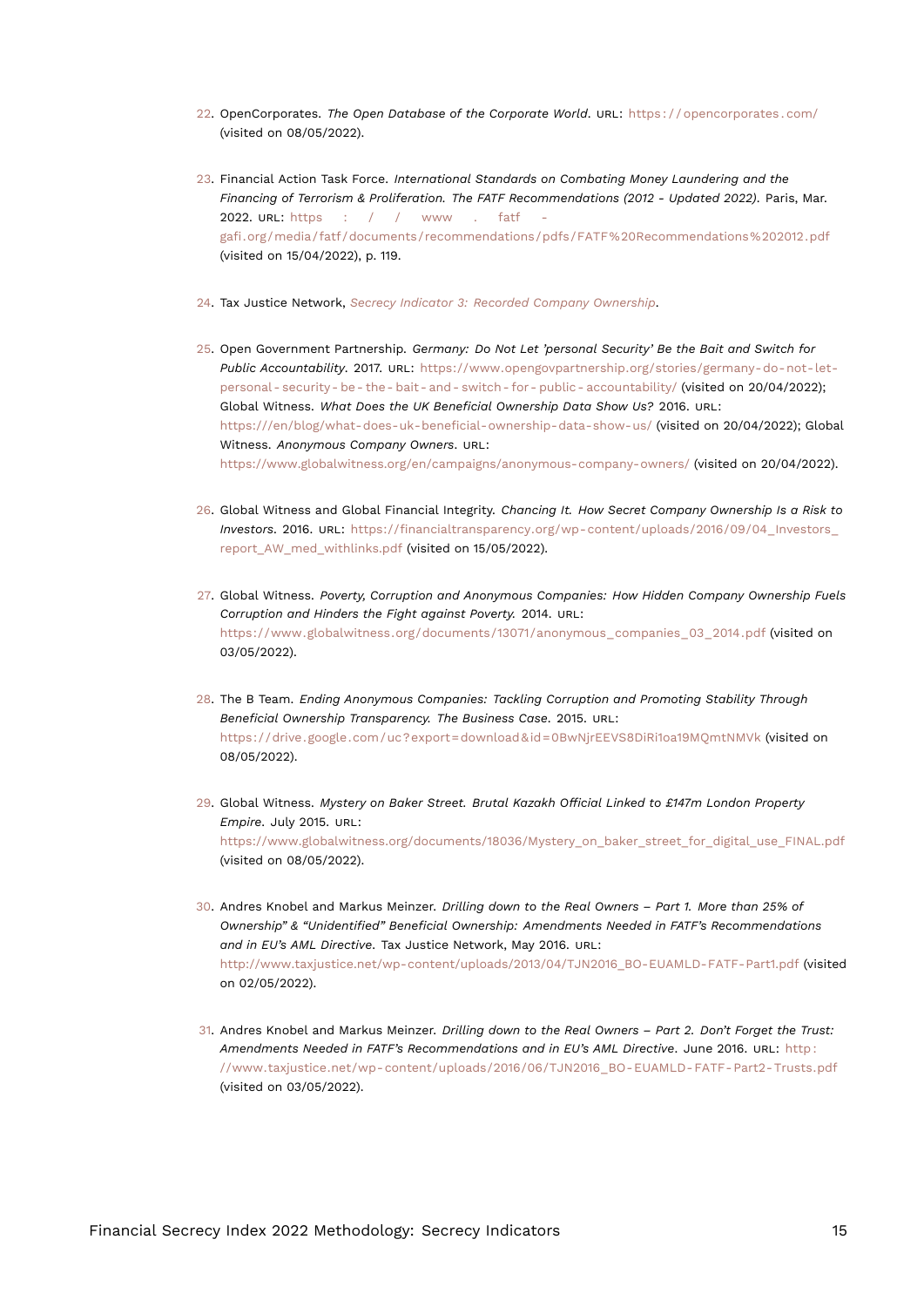## **Bibliography**

- Baquero, Antonio, Vaudano, Maxine and Anesi, Cecilia. *Shedding Light on Big Secrets in Tiny Luxembourg*. 2020. URL: [https://www.occrp.org/en/openlux/shedding-light-on-big-secrets-in-tiny](https://www.occrp.org/en/openlux/shedding-light-on-big-secrets-in-tiny-luxembourg)[luxembourg](https://www.occrp.org/en/openlux/shedding-light-on-big-secrets-in-tiny-luxembourg) (visited on 20/04/2022) (cit. on p. [14\)](#page-13-21).
- Brinkmann, Bastian, Obermaier, Frederik and Obermayer, Bastian. 'The Secret World Of Sham Directors'. *Süddeutsche.de* (2016). URL: <http://panamapapers.sueddeutsche.de/articles/5718f882a1bb8d3c3495bcc7/> (visited on 03/05/2022) (cit. on p. [14](#page-13-21)).
- Cobham, Alex. *#SwissLeaks Tax Transparency for Accountability*. Feb. 2015. URL: <http://uncounted.org/2015/02/09/swissleaks-tax-transparency-accountability/> (visited on 20/04/2022) (cit. on p. [14\)](#page-13-21).
- Court of Justice of the European Union. *Press Release: The Court Considers That There Is No Right to Be Forgotten in Respect of Personal Data in the Companies Register*. Mar. 2017. URL: [https:](https://curia.europa.eu/jcms/upload/docs/application/pdf/2017-03/cp170027en.pdf)

[//curia.europa.eu/jcms/upload/docs/application/pdf/2017-03/cp170027en.pdf](https://curia.europa.eu/jcms/upload/docs/application/pdf/2017-03/cp170027en.pdf) (visited on 07/04/2022) (cit. on p. [14\)](#page-13-21).

- Dearden, Lizzie. *The HSBC Whistleblower's Email to HMRC Has Been Revealed*. Feb. 2015. URL: [https://www.independent.co.uk/news/business/hsbc-leaks-email](https://www.independent.co.uk/news/business/hsbc-leaks-email-from-whistleblower-to-hmrc-proves-authorities-were-told-of-tax-evasion-10043456.html)[from-whistleblower-to-hmrc-proves-authorities-were-told-of-tax-evasion-](https://www.independent.co.uk/news/business/hsbc-leaks-email-from-whistleblower-to-hmrc-proves-authorities-were-told-of-tax-evasion-10043456.html)[10043456.html](https://www.independent.co.uk/news/business/hsbc-leaks-email-from-whistleblower-to-hmrc-proves-authorities-were-told-of-tax-evasion-10043456.html) (visited on 20/04/2022) (cit. on p. [14\)](#page-13-21).
- *Directive (EU) 2018/843 of the European Parliament and of the Council of 30 May 2018 Amending Directive (EU) 2015/849 on the Prevention of the Use of the Financial System for the Purposes of Money Laundering or Terrorist Financing, and Amending Directives 2009/138/EC and 2013/36/EU (Text with EEA Relevance)*. May 2018. URL: <http://data.europa.eu/eli/dir/2018/843/oj/eng> (visited on 05/04/2022) (cit. on p. [13\)](#page-12-13).
- Financial Action Task Force. *International Standards on Combating Money Laundering and the Financing of Terrorism & Proliferation. The FATF Recommendations (2012 - Updated 2022)*. Paris, Mar. 2022. URL: [https://www.fatf-gafi.org/media/fatf/documents/recommendations/pdfs/](https://www.fatf-gafi.org/media/fatf/documents/recommendations/pdfs/FATF%20Recommendations%202012.pdf) [FATF%20Recommendations%202012.pdf](https://www.fatf-gafi.org/media/fatf/documents/recommendations/pdfs/FATF%20Recommendations%202012.pdf) (visited on 15/04/2022) (cit. on p. [15](#page-14-10)).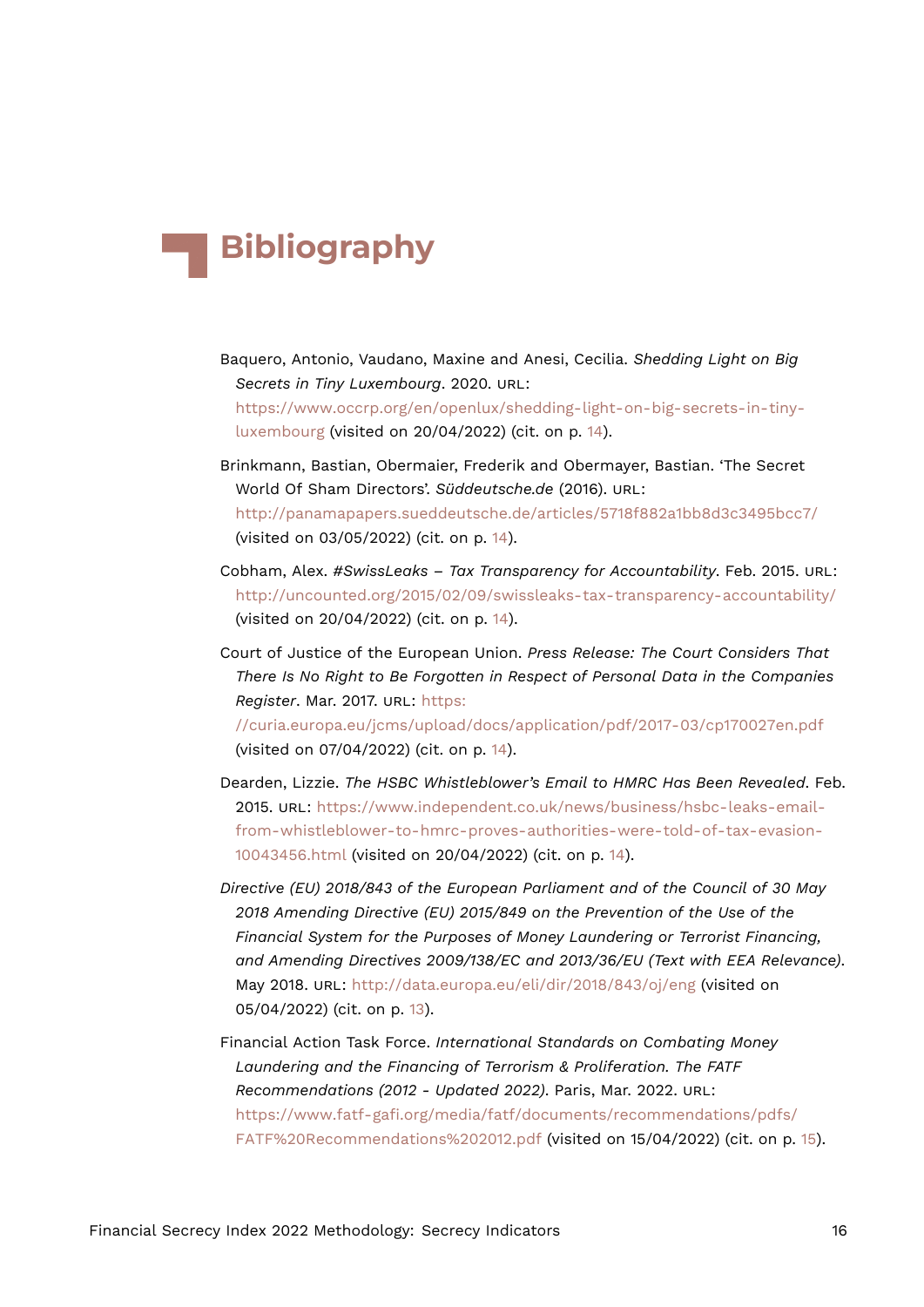- Fowler, Naomi. *Good News from Slovakia: Light Cast onto Shell Companies*. Mar. 2017. URL: <https://taxjustice.net/2017/03/07/good-news-slovakia/> (visited on 20/04/2022) (cit. on p. [14\)](#page-13-21).
- Global Witness. *Poverty, Corruption and Anonymous Companies: How Hidden Company Ownership Fuels Corruption and Hinders the Fight against Poverty.* 2014. URL: [https:](https://www.globalwitness.org/documents/13071/anonymous_companies_03_2014.pdf)

[//www.globalwitness.org/documents/13071/anonymous\\_companies\\_03\\_2014.pdf](https://www.globalwitness.org/documents/13071/anonymous_companies_03_2014.pdf) (visited on 03/05/2022) (cit. on p. [15](#page-14-10)).

- *Mystery on Baker Street. Brutal Kazakh Official Linked to £147m London Property Empire*. July 2015. URL: [https://www.globalwitness.org/documents/18036/](https://www.globalwitness.org/documents/18036/Mystery_on_baker_street_for_digital_use_FINAL.pdf) Mystery on baker street for digital use FINAL.pdf (visited on 08/05/2022) (cit. on p. [15](#page-14-10)).
- *Anonymous Company Owners*. URL: <https://www.globalwitness.org/en/campaigns/anonymous-company-owners/> (visited on 20/04/2022) (cit. on p. [15](#page-14-10)).
- Hussain, Hera and Taggart, Chris. *Germany: Do Not Let 'Personal Security' Be the Bait and Switch for Public Accountability*. Feb. 2017. URL: [https://blog.opencorporates.com/2017/02/28/germany-do-not-let-personal](https://blog.opencorporates.com/2017/02/28/germany-do-not-let-personal-security-be-the-bait-and-switch-for-public-accountability/)[security-be-the-bait-and-switch-for-public-accountability/](https://blog.opencorporates.com/2017/02/28/germany-do-not-let-personal-security-be-the-bait-and-switch-for-public-accountability/) (visited on 20/04/2022) (cit. on p. [14\)](#page-13-21).
- ICIJ. *The Panama Papers: Exposing the Rogue Offshore Finance Industry*. 2018. URL: <https://www.icij.org/investigations/panama-papers/> (visited on 03/05/2022) (cit. on p. [14](#page-13-21)).
- Knobel, Andres and Meinzer, Markus. *Drilling down to the Real Owners Part 1. More than 25% of Ownership" & "Unidentified" Beneficial Ownership: Amendments Needed in FATF's Recommendations and in EU's AML Directive*. Tax Justice Network, May 2016. URL: [http://www.taxjustice.net/wp](http://www.taxjustice.net/wp-content/uploads/2013/04/TJN2016_BO-EUAMLD-FATF-Part1.pdf)[content/uploads/2013/04/TJN2016\\_BO-EUAMLD-FATF-Part1.pdf](http://www.taxjustice.net/wp-content/uploads/2013/04/TJN2016_BO-EUAMLD-FATF-Part1.pdf) (visited on 02/05/2022) (cit. on p. [15](#page-14-10)).
- *Drilling down to the Real Owners Part 2. Don't Forget the Trust: Amendments Needed in FATF's Recommendations and in EU's AML Directive*. June 2016. URL: [http://www.taxjustice.net/wp-content/uploads/2016/06/TJN2016\\_BO-EUAMLD-](http://www.taxjustice.net/wp-content/uploads/2016/06/TJN2016_BO-EUAMLD-FATF-Part2-Trusts.pdf)[FATF-Part2-Trusts.pdf](http://www.taxjustice.net/wp-content/uploads/2016/06/TJN2016_BO-EUAMLD-FATF-Part2-Trusts.pdf) (visited on 03/05/2022) (cit. on p. [15](#page-14-10)).
- Meinzer, Markus. *Germany Rejects Beneficial Ownership Transparency*. 2017. URL: [https://www.taxjustice.net/2017/05/18/germany-rejects-beneficial-ownership](https://www.taxjustice.net/2017/05/18/germany-rejects-beneficial-ownership-transparency/)[transparency/](https://www.taxjustice.net/2017/05/18/germany-rejects-beneficial-ownership-transparency/) (visited on 03/05/2022) (cit. on p. [14\)](#page-13-21).
- O'Donovan, James, Wagner, Hannes F. and Zeume, Stefan. 'The Value of Offshore Secrets Evidence from the Panama Papers'. *SSRN Electronic Journal* (2016). URL: <https://www.ssrn.com/abstract=2771095> (visited on 06/05/2022) (cit. on p. [14](#page-13-21)).
- Open Government Partnership. *Germany: Do Not Let 'personal Security' Be the Bait and Switch for Public Accountability*. 2017. URL: [https://www.opengovpartnership.org/stories/germany-do-not-let-personal-](https://www.opengovpartnership.org/stories/germany-do-not-let-personal-security-be-the-bait-and-switch-for-public-accountability/)